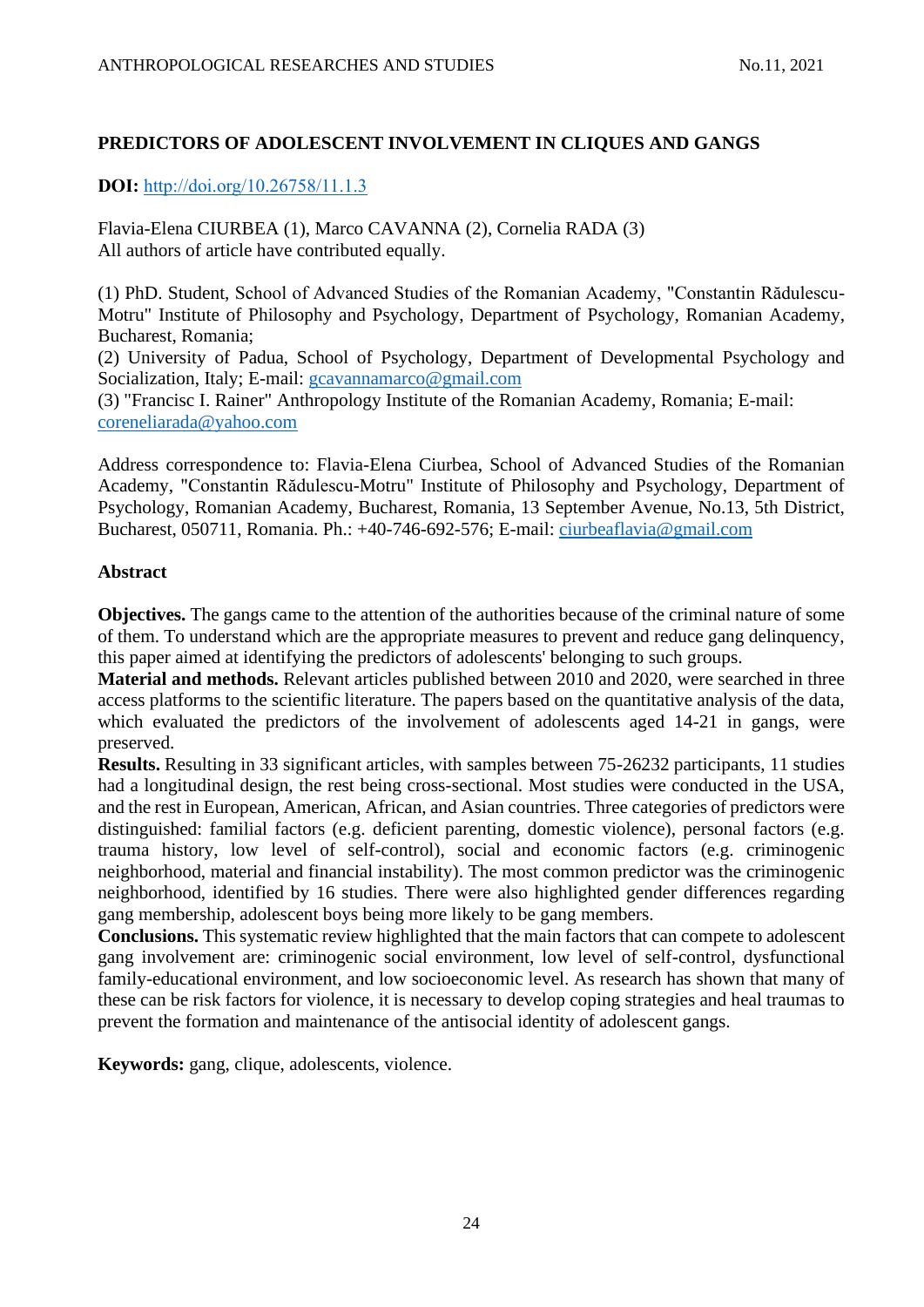## **Introduction**

For adolescents, entering this period of development brings with it changes, from which social relations are no exception. Adolescence corresponds to a period of biological, mental, and social vulnerability (Selosse, 1978, pp. 503-511, as cited in Săucan, Liiceanu, & Micle, 2009, p.11). Even if they continue to have friends in the form of a dyad, it can be noticed the importance that adolescents give to the type of community called clique, respectively to the larger ensemble, specific to adolescence - the gang - whose purpose is to gives its members identity, image or a certain reputation (Papalia, Olds, & Feldman, 1978/2010, p. 411). "Sitting between two chairs, between his family of origin, from which he separates, and the one he has not yet founded, between the school that, most of the time, no longer interests him, and the labor market, which receives him reluctantly, the adolescent often takes advantage of the freedom that adults give him and their vaguely worried tolerance" (Cusson, 2002, as cited in Săucan, Liiceanu, & Micle, 2009, p.11).

The "gang" concept refers to a phenomenon that initially appeared in North American cities in the twentieth century, and its meaning differs slightly from one country to another (Smith & Egan, 2014). According to the National Gang Intelligence Center (2015), "street gangs are criminal organizations that formed on the street and operate in neighborhoods throughout the United States" (p. 11). In Europe, however, "an annoying group of young people" may correspond to the term "gang" with the characteristic of sustainability, street orientation, and an identity shaped including by involvement in illegal activities (Klein, Weerman, & Thornberry, 2006, p. 418). A particular type of gang is the prison gang, which is formed in the criminal system, but which continues to act outside the prisons (National Gang Intelligence Center, 2015). The clique, on the other hand, is a concept which designates "a small group of people who spend their time together and do not welcome other people into that group" (Cambridge Dictionary, n.d.).

Gangs are generally formed according to age and neighborhood criteria (Cristea, 2011, p. 101). Within the gang, adolescents undertake common activities (walks in nature, hangs out in the city.  $18<sup>th</sup>$  birthday parties, meals served in fast-food restaurants, gossip etc.), reaching in some cases to the manifestation of some antisocial behaviors (sometimes with a criminal character) who are approved by the group of friends who constitutes the gang, such as smoking, alcohol and drug use, truancy etc. (Dobrescu, 2016, pp. 108-109; Papalia et al., 1978/2010, pp. 411-412; Baciu, 2019). In the literature, the gang can also be found under the name of the "band" (*bandă*, in the Romanian language), the latter being used more frequently in the context of delinquency (Papalia et al., 1978/2010; Heywood, 2001/2017; Cristea, 2011). In other words, when the criminal characteristics are added to the general characteristics of a gang, the group can be seen as a band. The bands are organized hierarchically and do not tolerate deviations from group norms (Rodríguez et al., 2016). Zimbardo (2009) presented the initiation process into a band, providing examples from his own experience as an adolescent: theft, beatings between children, and intimidation were forms of compliance with the rules of the band and a way of subordination to its leader (p. 11).

Cliques, usually hostile, are formed as a result of the subdivision of a larger group, this separation being a consequence of the divergences between the members of the initial group (Maisonneuve, 1996). Similar to gangs, cliques may involve a certain level of delinquency, but the average delinquency tends to be lower among clique members, as opposed to gang members (Klein et al., 2006).

From the perspective of social psychology, the cliques and gangs formed by adolescents represent primary and belonging groups, which exert a considerable influence on the members who identify with the group (Duduciuc, Ivan, & Chelcea, 2013, pp. 124-126). According to the same authors, the group of affiliation can be simultaneously the reference group of the person. In this case, adolescents compare themselves with the members of the cliques and gangs they belong to and behave like them. In their turn, the reference groups can be positive or negative, depending on the acceptance or rejection of their norms and values by society, this delimitation being a significant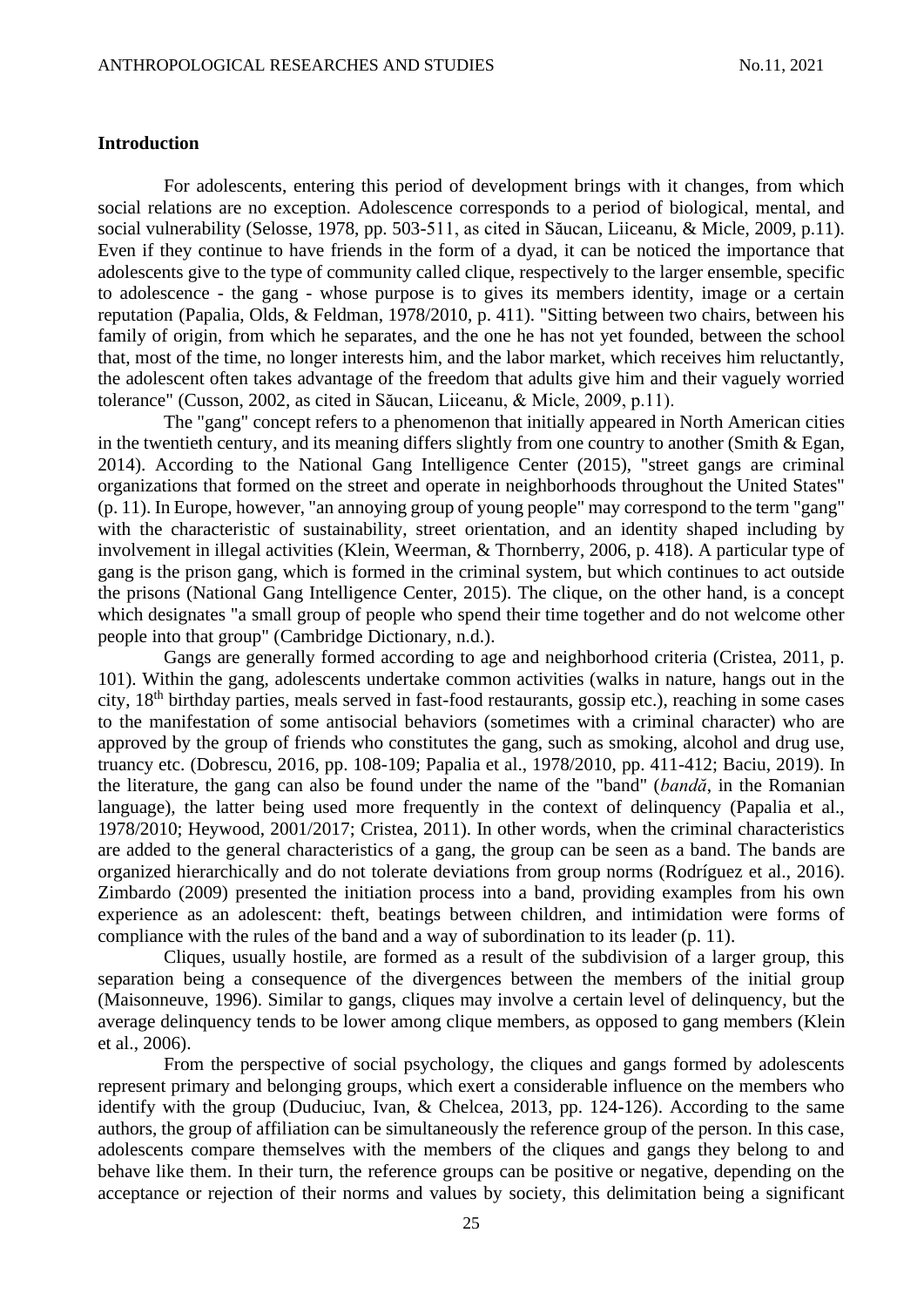condition in the study of delinquent subcultures.

Although the benefits of belonging to groups such as cliques and gangs are undeniable, adolescents having the opportunity to experience new ways of relating, which contribute to the development of self and self-image (Cristea, 2011, p. 101), the risks posed by such adolescent groups have been highlighted. For example, gang membership has been recorded in the group of risk factors for youth violence (World Health Organization - WHO, 2020). Another representative danger is the war between the gangs, which falls into the category of collective violence (WHO, n.d.).

In developing countries, such as Barbados and Colombia has been recorded an upward trajectory of gang violence and criminal acts (WHO, 2019a, 2019b). However, the activity of street gangs has also been noticed in cities of developed countries, such as London, where gang members are responsible for half of the incidents involving firearms and for 22% of all serious acts of violence (HM Government, 2011, p. 3). In the United States of America (USA), the trends recorded in the period 1996-2012 in relation to gang problems reflect their predominant occurrence in large cities, the following in descending order of incidence being suburban areas, small towns, the lowest rate being registered for rural areas (National Gang Center, n.d.). Also in the USA, according to data obtained from victims in a nationwide study, approximately 6% of violent crimes recorded between 1998 and 2003 were committed by members of some gangs (Harrell, 2005). Also, according to estimates of law enforcement structures, there are around 30,000 gangs in the USA, totaling about 850,000 members (Mora, 2020). Looking towards Central America, the information available at the El Salvador country-level indicates that of the 262 municipalities, in more than 247 of them exist gang members exercising control (Human Rights Watch, 2019).

Illegal activities of the gangs have also been recorded in the European Union. The year 2019 marked an increase in violence caused by them in Copenhagen, the Danish authorities suspecting a link between local and Swedish gangs (Overseas Security Advisory Council, 2020). Delinquent behaviors have also been reported in youth gangs in countries such as Greece, France, Italy, and Romania (Smith & Egan, 2014). In 2009, 222 violent gangs were identified in France, amounting to 2500 ordinary members, to which was adding an approximately equal number of affiliated members (Pillet, 2009, as cited in Smith & Egan, 2014). According to the same source, between 2008 and 2009, there were 366 gang confrontations on the territory of France, resulting in six deaths, and another 143 people were seriously injured. In Romania, according to data provided by the police, 140 neighborhood groups and gangs were detected in 2005 only at the level of Bucharest municipality, 89 of them having a criminal history (National Anty-drug Agency, 2006). Regarding existing data at the level of Greece, in a study conducted in Crete with 305 pupils, 10.9% of them reported being part of a youth gang, and the majority (74.3%) had knowledge of such groups (Riga, 2012, as cited in Smith & Egan, 2014). On the territory of Italy operate the so-called "baby gang", which are groups made up mainly of adolescents, which are formed on ethnic criteria and which exhibit a dynamic specific to small organized crime, the phenomenon being significantly increasing in the peninsula (Commissione parlamentare per l'infanzia e l'adolescenza, 2000) **[**Parliamentary Commission for Children and Adolescents].

The phenomenon of juvenile delinquency began to be officially recognized in Romania in 1646, when Vasile Lupu initiated the first code of laws, called the "Romanian Book of Teaching" (Colectivul pentru Vechiul Drept Romînesc al Academiei R.P.R., 1961 [Collective for the Old Romanian Law of the Academy R.P.R.]. Both the first code of laws and the "Îndreptarea Legii" ["Law Guide"] from 1652 of Matei Basarab (Colectivul de Drept Vechi Romînesc, 1962 [Collective of Old Romanian Law], differentiated the criminal liability of the person according to his age and his ability to discern. With the advent of the "Condica Criminaliscească" ["Criminal Codex"] of Şuțu and Sturdza, in 1826, as well as the Ghica-Ştirbei Code, called "Condica Criminală" ["Criminal Codex"] (1852), the age limit for criminal liability changed from seven to eight years, eliminating the distinction between boys and girls previously established (Dvoracek & Stihan, 1984, as cited in Lefterache, 2011). The minority was legislated in the Criminal Code of 1865, and the Criminal Code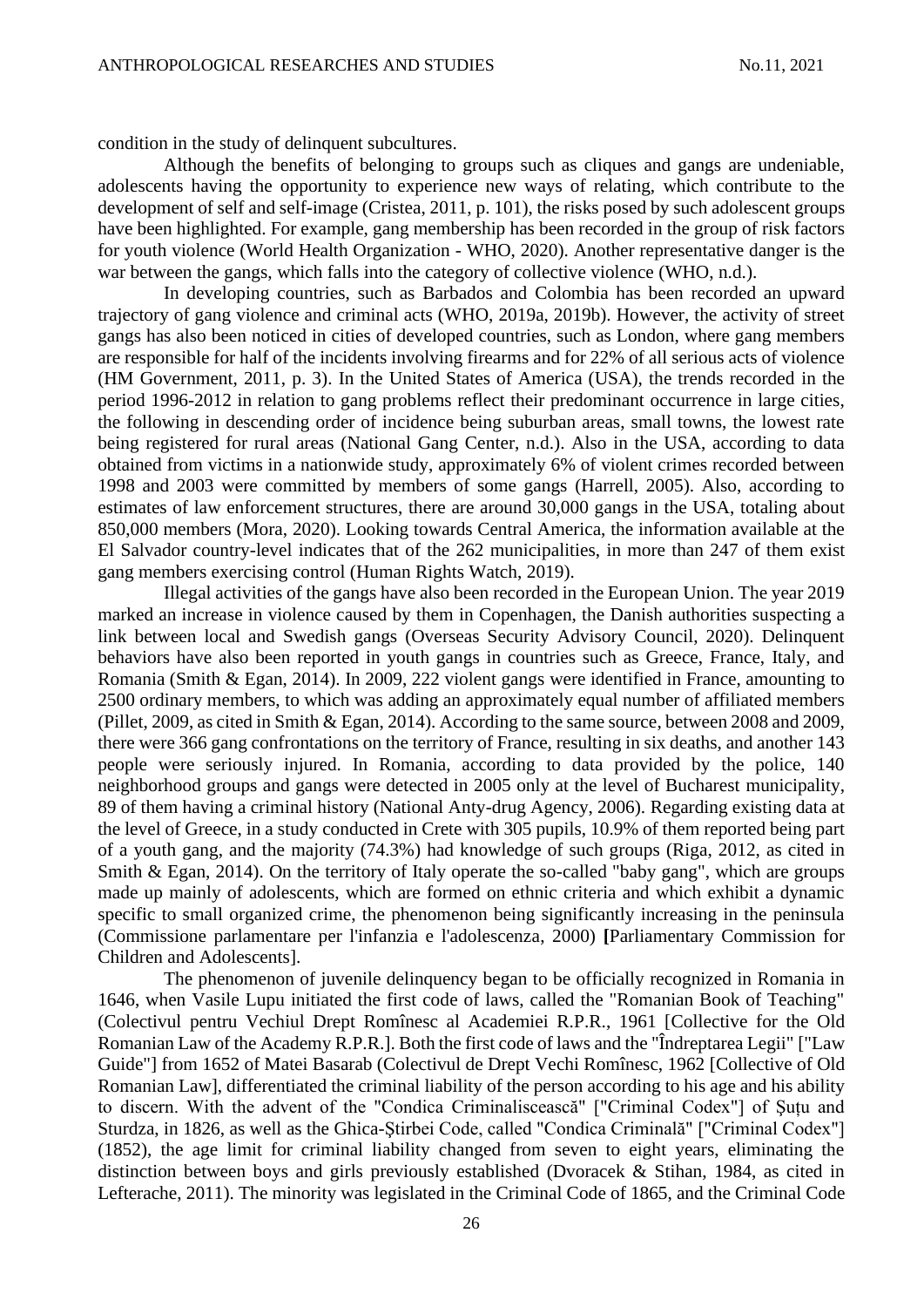of 1936 replaced understanding and moral development with the criterion of discernment (Brezeanu, 1998).

In Romania, starting from 1646, until 1969, the minimum age of criminal liability varied, and with the entry into force of the Criminal Code from 1969, it stabilized at 14 years (Lefterache, 2011; Petruț, 2014). National legislation considers convicted persons between the ages of 14 and 21 to be young, and if the educational measure of deprivation of liberty is required, they are interned in educational or detention centers, where adolescents are included in recovery programs, depending on the particularities of each person's age and personality (Petruț, 2014; Parlamentul României, 2013) [Parliament of Romania].

Starting from the problems raised by the antisocial behaviors carried out by adolescents in group, this meta-analysis aims to investigate the characteristics of adolescents who adhere to social structures such as cliques and gangs, to provide a broad understanding of their prejudicial manifestations.

#### *Purpose and objectives of the study*

The aim of this meta-analysis was to highlight the factors that announce the involvement of adolescents in cliques and gangs. The results of the study could contribute to the development of prevention and combat directions for juvenile delinquency, taking into account both the needs of adolescents in general and the needs of cliques and gangs in particular.

To achieve the intended purpose, the following objectives have been outlined: identification of some factors that predict the involvement of adolescents in cliques and gangs; development of recommendations to support the process of preventing and combating delinquency in adolescent groups such as cliques and gangs.

Starting from these objectives, the following research questions have been formulated: what are the most common factors in the literature that predict the membership of adolescents in groups such as cliques and gangs? Can these predictors be considered risk factors for the delinquency of adolescent gangs? Are there gender differences regarding adolescent involvement in cliques and gangs?

## **Material and methods**

#### *Data sources*

The strategy for identifying the literature relevant to the research involved searching for papers related to adolescents and their membership in cliques and gangs in the following platforms providing access to scientific literature: Web of Science, PubMed, and Oxford Journals. The following keywords were used to obtain scientific publications of interest: *adolescent*, *clică*, and *gașcă*. These have been translated into English by the following terms: adolescent, clique, and gang. Three combinations were made using the three terms, these word combinations being used in advanced search, as follows: "adolescent AND clique", "adolescent AND gang", "clique AND gang". In the search performed on the Web of Science, as this is allowed, an asterisk was inserted after each searched word, this symbol having the role of identifying articles including by the derivatives of the words entered (e.g. cliques, gangs, gangster, adolescence etc.).

In order to refine the search process, the settings provided by the three platforms were used. Research article and data article, written in English and published between 2010 and 2020, was chosen. Studies published over the past 10 years have been chosen out of a desire to capture current predictors, so that the recommendations address the needs of contemporary society. It was also taken into account that the year of publication of a work does not always coincide with the year in which the data were collected, thus there is the possibility of extending the results beyond the threshold represented by 2010. Following the implementation of this strategy, 2281 search results were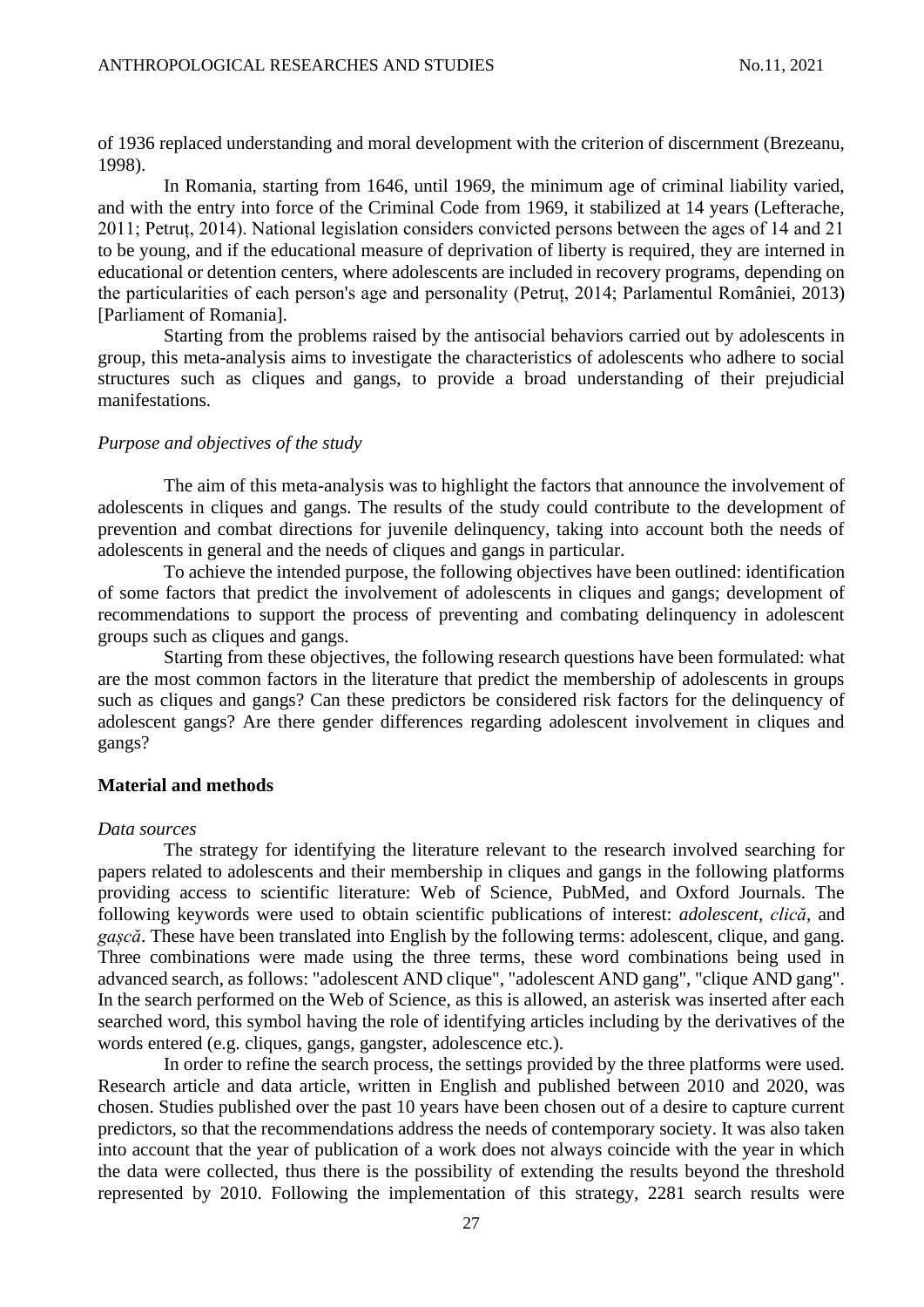#### obtained.

#### *Inclusion criteria*

The total search results were subsequently subjected to the selection procedure.

The criteria established for the inclusion of studies in the meta-analysis were the following: participants were between 14 and 21 years of age at the time of the research, or at least the average age of the participants was between 14 and 21 years; studies were based on quantitative analysis of the data; studies referred to the factors that predicted the involvement of adolescents in cliques and gangs.

#### *Exclusion criteria*

All the resulting items have been archived, this action being performed through the free bibliography management program – Zotero (Corporation for Digital Scholarship, n.d.). This program facilitated the alphabetical listing of the papers, their separate filing, and the identification of duplicate items. The program also allowed viewing information (title, authors, publication name, volume, pages etc.) about each selected record, as well as reading the abstract for each paper, without having to open it in a separate file. It was also possible to keep track of both the original number of papers and the one left after the application of the exclusion criteria by automatically generating the number of records from each collection of titles (file). In this way, Zotero allowed the efficient management of the time for the process of systematic review of the literature.

The first analysis involved the identification of duplicate records and their union. As a result of this process, 217 items were excluded. For the remaining papers, the following sorting was based on the exclusion according to the title, with the removal of those articles whose titles explicitly indicated the absence of any link with the subject of the research (e.g. laboratory animal experiments; studies on epilepsy, dysmenorrhea, heterosexuality, autism; studies with samples consisting of adults or children; ganglion studies etc.), respectively clinical studies (e.g. studies involving patients with bipolar disorder and mania or involving adolescent patients with HIV), literature or history studies, theoretical studies, articles based on literature review and those involving therapeutic interventions (e.g. research with adolescents with autism, studies involving group treatments etc.). At this stage, 1844 articles were excluded. The next phase involved studying the abstracts of the remaining articles, 117 articles being deleted for reasons such as: it was found that the subject was that of leaving the gangs, the article was based on the content analysis (of films, rap songs etc.), the articles referred to the effects of involvement in the gang, respectively to the effectiveness of psychological interventions, the characteristics of the sample did not meet the criteria for inclusion in the metaanalysis, the articles did not have a psychological component, or it was found that the approach of the articles did not focus on cliques or gangs (e.g. some studies validating some psychological assessment tools). Also at this stage were deleted articles based on the literature review that were not removed at the previous stage and those based on qualitative analysis of the data. For the remaining 103 studies, the full-text analysis was used. Figure 1 exposes the entire article review process.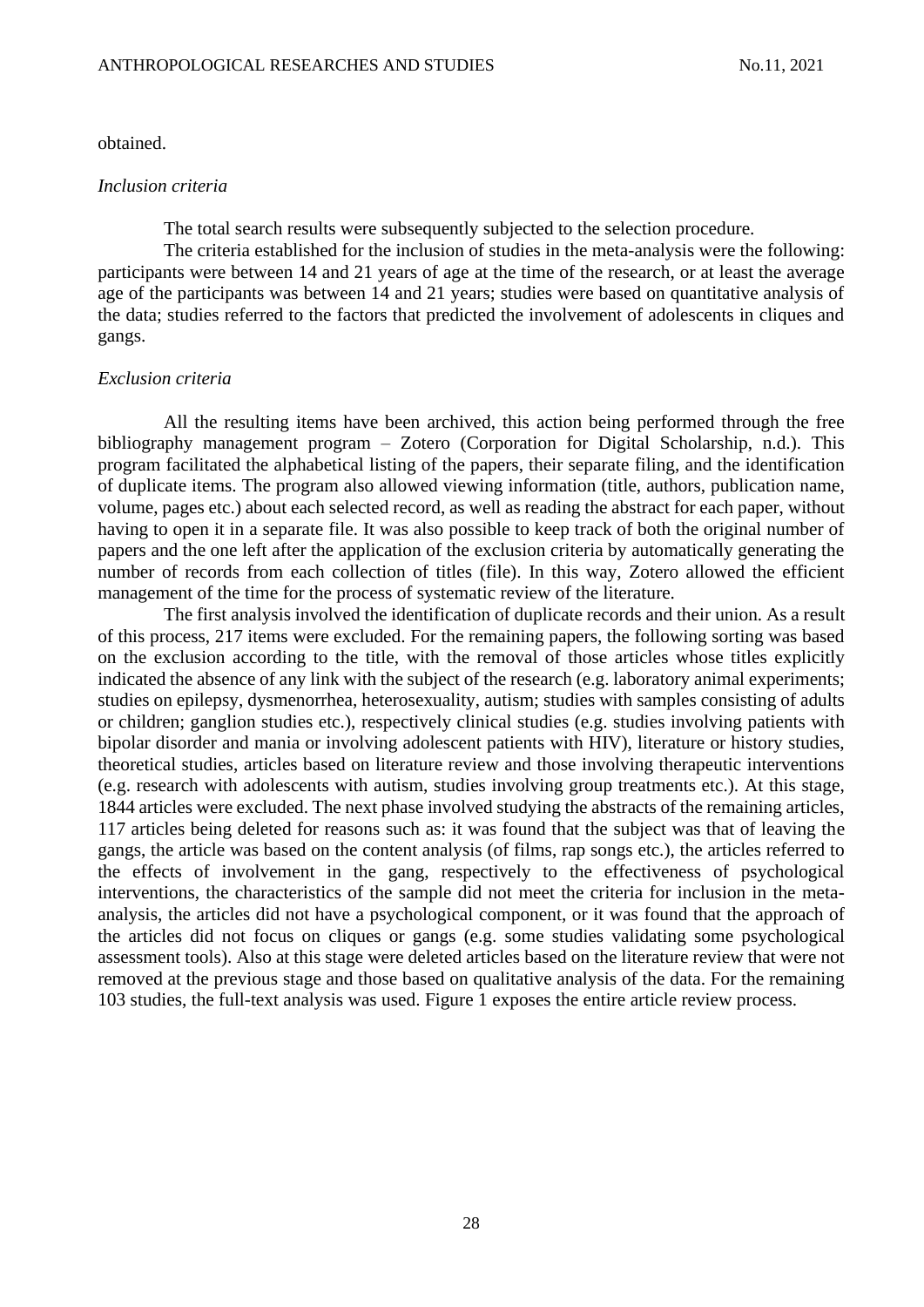# **Figure 1**

*Diagram of the systematic review process*

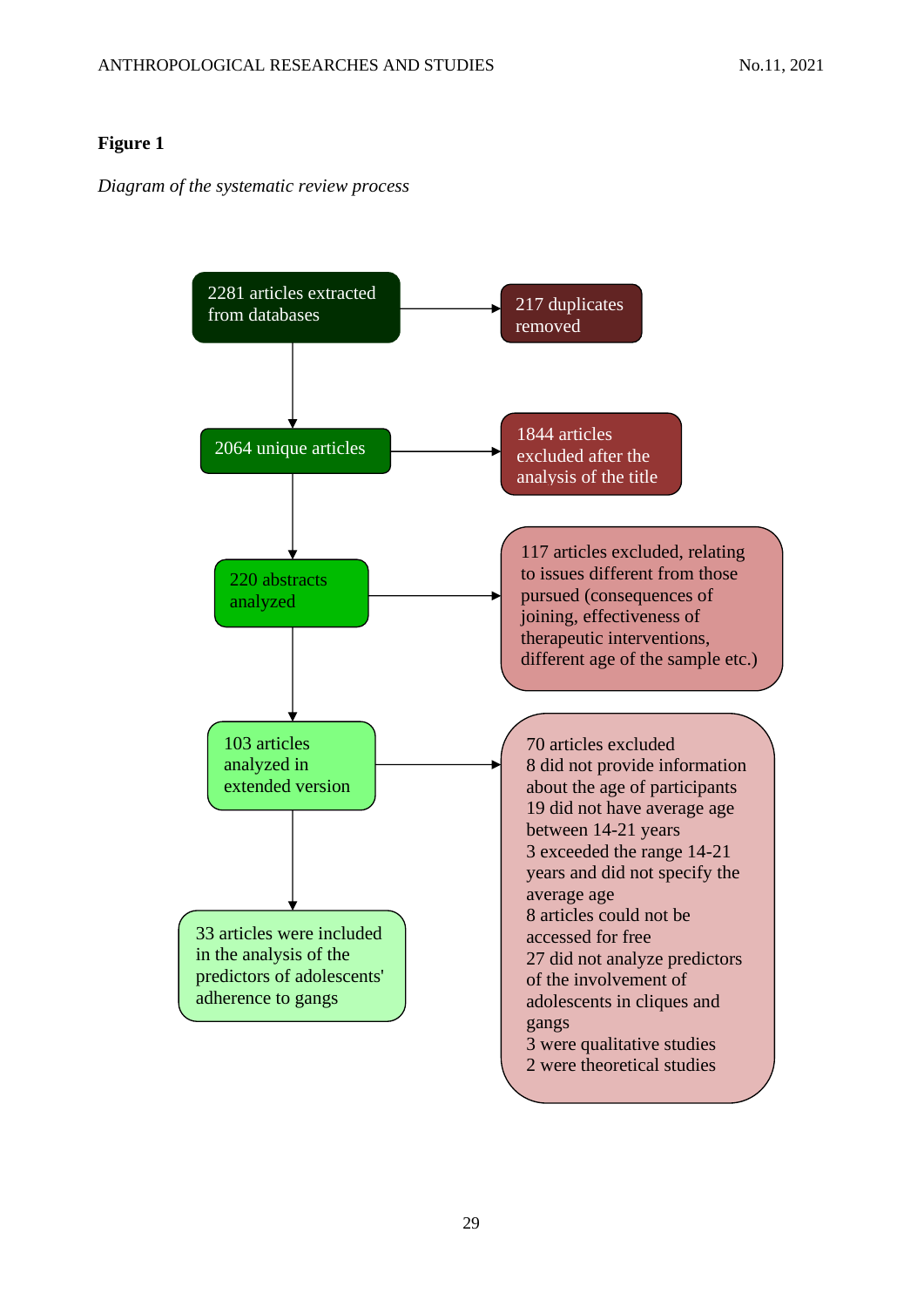## *Data analysis and extraction*

In the analysis of the 33 articles, the following indicators were followed: sample size, participants' ages or their average age, gender of participants included in the study, place where the research was conducted, type of research (cross-sectional or longitudinal research), and results regarding predictors of participants' involvement in clique or gang type groups. In addition to these main indicators, information related to the particularities of the samples was also noted, such as: people in detention, homeless people, people belonging to a certain subculture, the percentage of affiliated participants versus the percentage of unaffiliated in the case of comparative studies, the time interval in which data were collected in the context of longitudinal research that provided this information.

This analysis aimed to identify predictors of adolescents' membership in cliques and gangs, being selected only those factors that could explain the adherence of people in this age group to such groups. In cases where it was not clear whether some variables are predictors or consequences that arise as a result of the involvement of adolescents in cliques or gangs, their inclusion in Table 1 was waived.

## **Results**

## *Description of studies*

Following the inclusion and exclusion criteria, 33 articles were found that addressed predictors of adolescent involvement in gangs. None of the remaining articles addressed the concept of "clique". These were largely excluded based on the age range of the participants, with the average age of the adolescents being under 14 years. In the case of cross-sectional studies that did not provide information on age, it was mentioned that the participants were enrolled in gymnasium studies (e.g. Closson & Watanabe, 2016).

Of the 33 studies that analyzed predictors of adolescents' adherence to gangs, 11 were conducted according to a longitudinal plan, and the rest were cross-sectional. Of the total studies, 23 were conducted in the USA, five studies were conducted in the United Kingdom (UK), one study was conducted in Georgia, another in Trinidad and Tobago, one study in Asia, one in Africa, and for one of the studies no location was mentioned. Of the 23 studies conducted in the USA, one study operated on data obtained from both the USA and Canada. No studies have been identified to target the involvement of adolescents in Romania in gangs.

In the cross-sectional studies, the youngest participants were 13 years old, and the oldest had an average of 21.32 years old. For the longitudinal ones, the minimum age at wave 1 was 10 years, and the highest at the last wave was 27 years. The highest percentage of participants was represented by male, and among selected publications were included researches involving individuals belonging to only one of the two genders (three studies focused exclusively on boys and four studies involving only female persons). In most researches, a balanced relationship between boys and girls has been maintained. The sample size ranged from 75 to 26232 participants. The information is presented in detail in Table 1, after the conclusions of the article.

## *Familial predictors*

Nine studies identified the following familial predictors of adolescent gang involvement:

- deficient parenting (low parental monitoring; low level of parental communication; parents who favor antisocial behavior; and authoritarian, neglectful, and permissive parenting styles);
- involvement of some family members in gangs;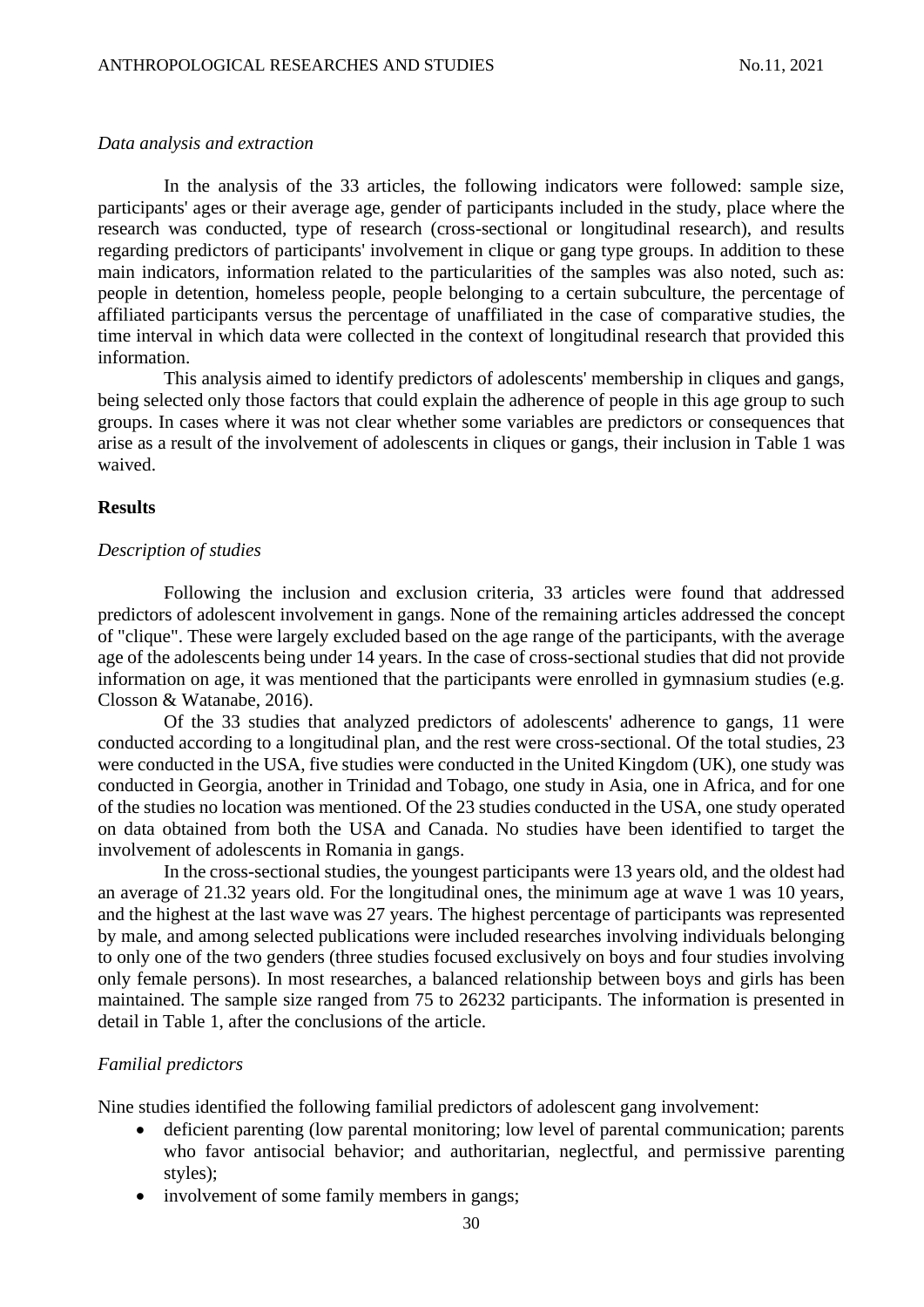- witness to family violence;
- with parents in military service (including military parents deployed in combat zones) in the case of female.

Figure 2 illustrates the graphical representation of these predictors.

# **Figure 2**





# *Personal predictors*

Personal predictors of adolescent involvement in gangs were analyzed in 30 studies. The data obtained were grouped into seven subcategories:

- trauma history;
- personal values;
- low self-control;
- indicators of some psychological disorders;
- consumption or intention to consume alcohol or drugs;
- cognitive predictors;
- affective predictors. A detailed description of these secondary categories of personal predictors can be consulted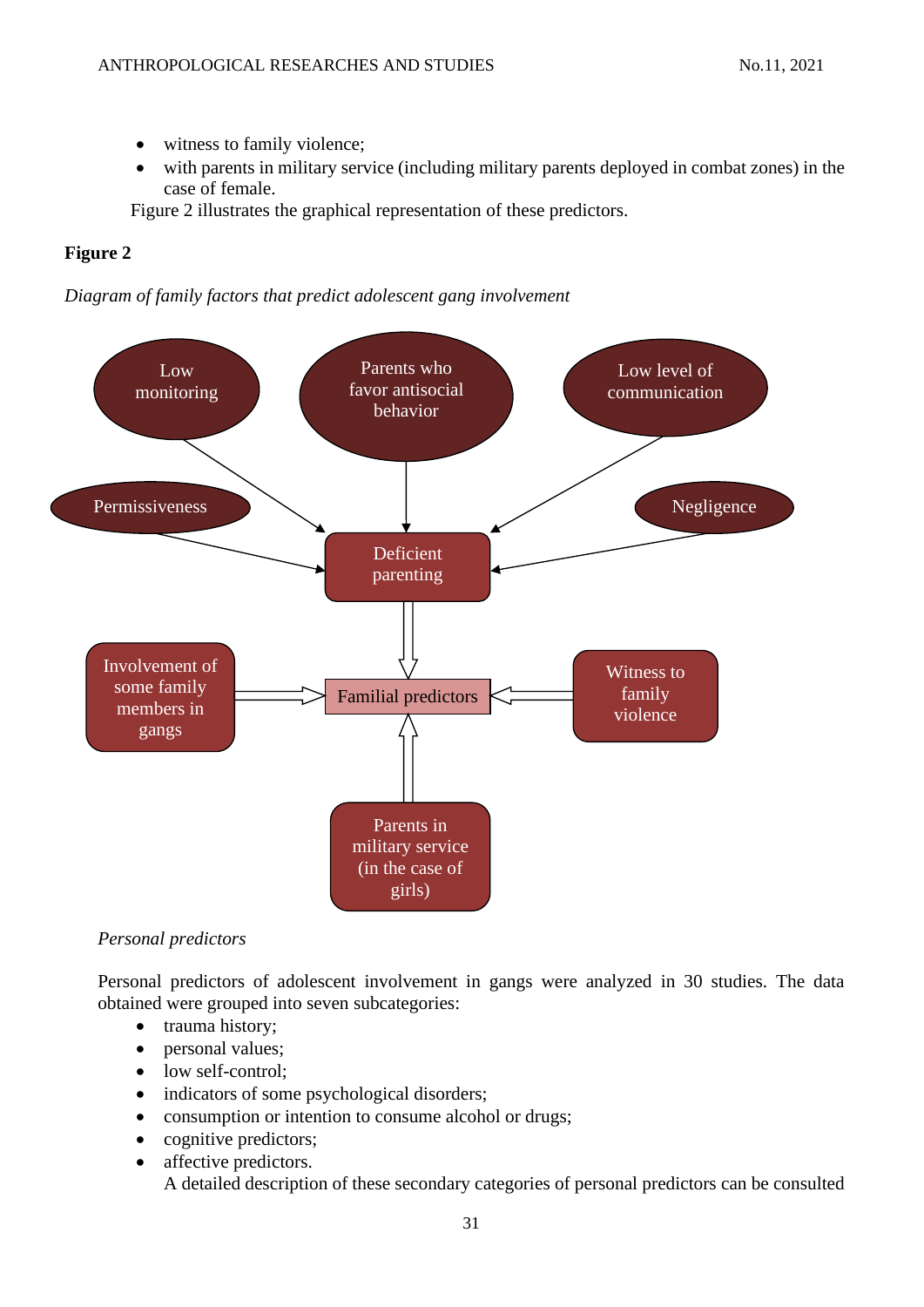## in Figure 3.

The low activity alleles of the monoamine oxidase A gene predicted involvement in gangs, but only for boys (Beaver, DeLisi, Vaughn, & Barnes, 2010). High self-esteem and grandiose-manipulative traits were predictors of becoming a high-level member in the gang, but only after the age of 17 (Dmitrieva, Gibson, Steinberg, Piquero, & Fagan, 2014). **Figure 3**



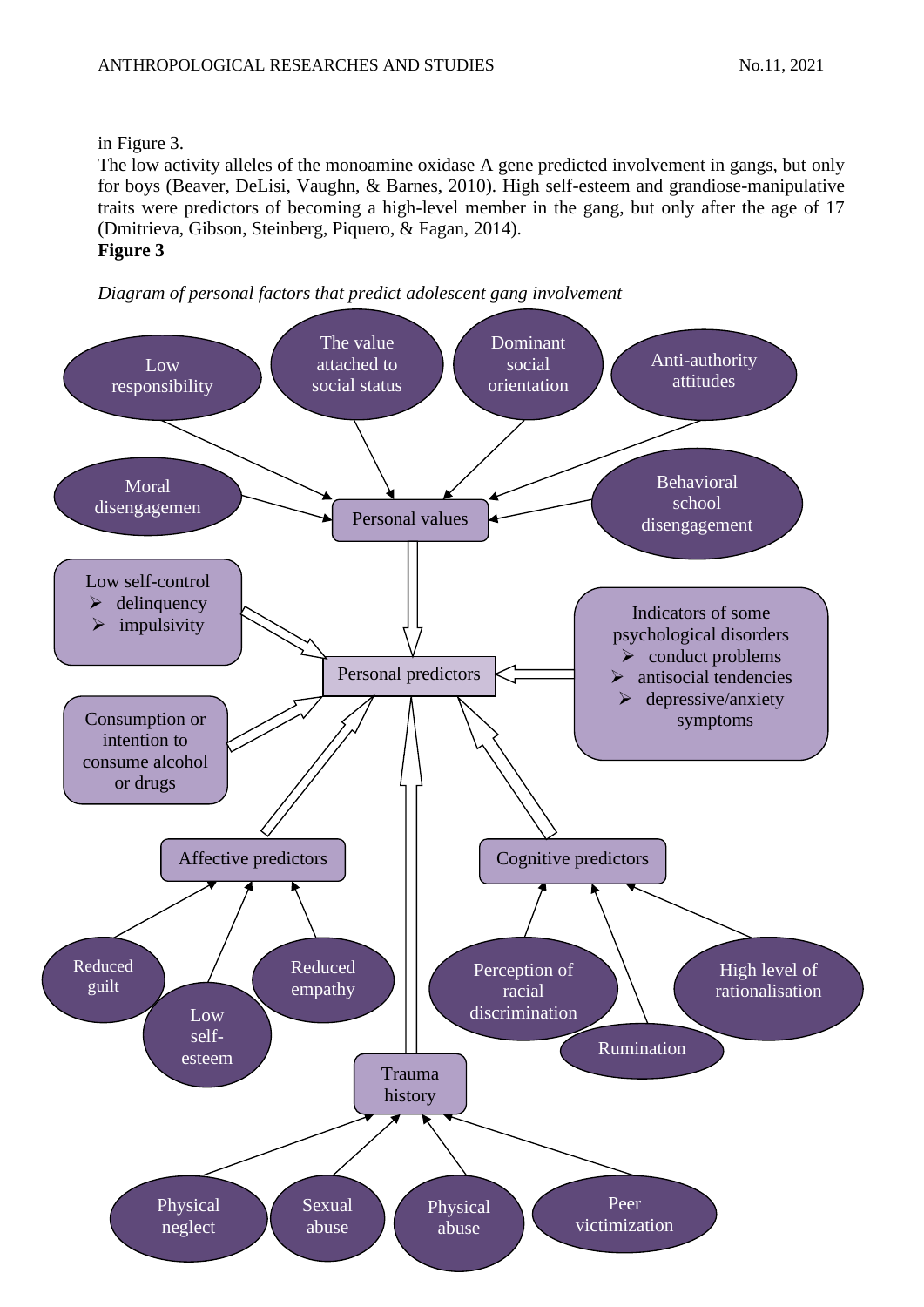## *Social and economic predictors*

Criminogenic neighborhood, cultural factors, school climate, and instability of material and financial resources are the four categories of social and economic factors that predicted the involvement of adolescents in gangs. These subcategories were built on the results of 17 studies. Figure 4 provides a detailed picture of how the four predictor classes are formed.

# **Figure 4**

*Diagram of social and economic factors that predict adolescent gang involvement*

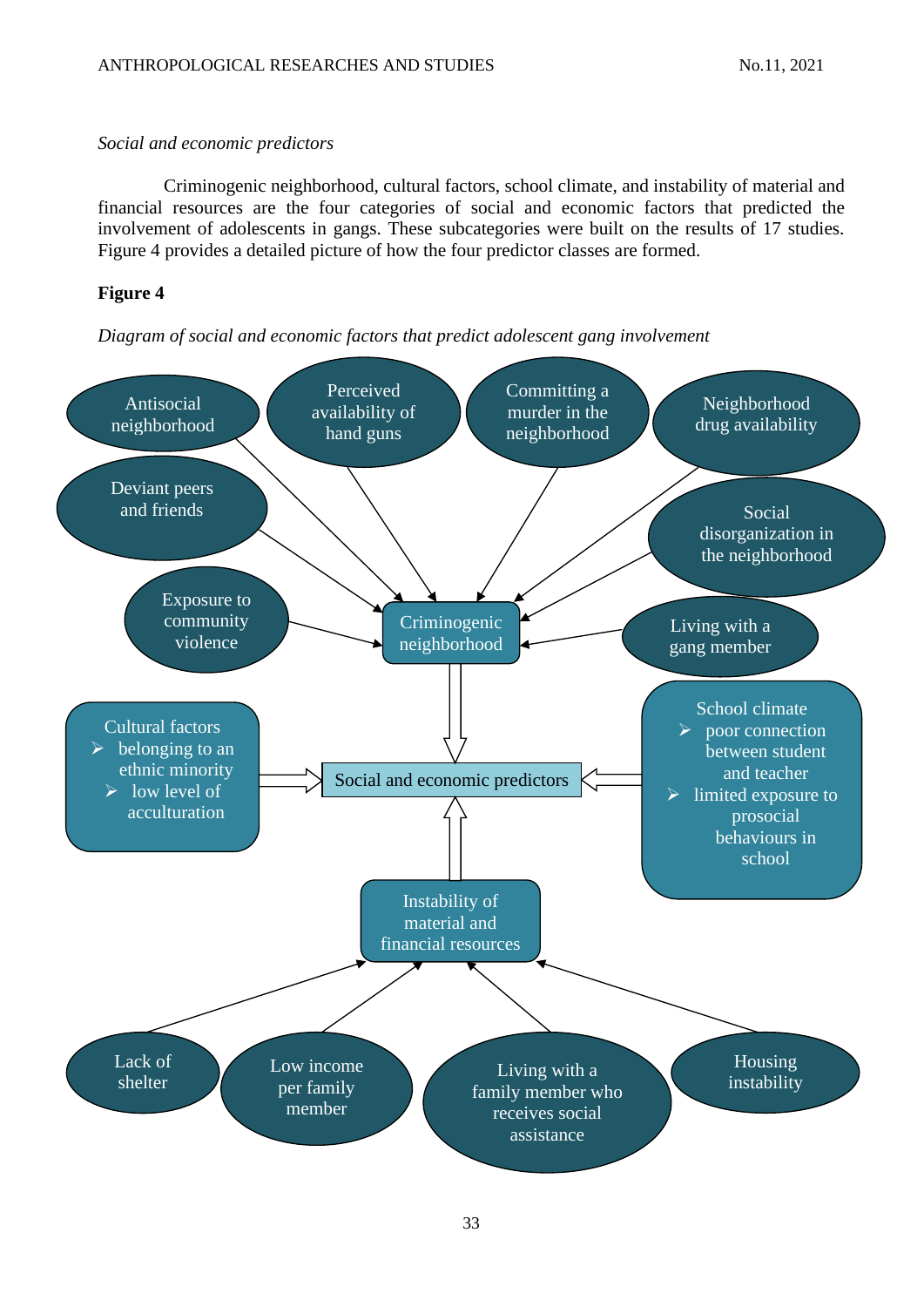#### **Discussions**

This paper presents a comparative analysis of the concepts "clique" and "gang", as both were considered important for the period of adolescence (Papalia et al., 1978/2010). The systematic analysis of the literature published over the last 10 years highlighted, however, that clique-type groups were not the subject of numerous research, unlike gangs, whose members were more frequently included in analyses on adolescents. This may be due to the specifics of the cliques, which may be characteristic of preadolescence or early adolescence. As for the gang, this is a model of organization specific to the developmental period of adolescence (Papalia et al., 1978/2010; Dobrescu, 2016).

The systematic review of scientific articles has highlighted predictors of adolescent involvement in gangs. The value of the paper is given by the diversity of data obtained both through cross-sectional studies and through repeated measurements in the context of longitudinal research. The 11 longitudinal studies are intended to support a potential causal link between certain factors and adolescent gang involvement. According to the Institute for Work & Health (2015), longitudinal studies are more likely to suggest a cause-and-effect relationship compared to cross-sectional studies, as data collection is not limited to a single point in time, allowing the sequential division of a particular event. In this way, a longitudinal design could explain the adolescent gang involvement according to the course of their development, from preadolescence to mid-adolescence, respectively from mid-adolescence to the end of this age period.

The most often analyzed predictor was the criminogenic neighborhood, supported by the results of 16 studies. The following predictor in order of frequency of occurrence in processed studies was low self-control, this factor being a significant predictor in 14 articles, followed by trauma history, significantly in 13 studies. Deficient parenting, as a subcategory of familial predictors and affective predictors, as a subcategory of personal predictors, predicted gang involvement in five studies each. Consumption or intention to consume alcohol or drugs, as well as personal values, predicted involvement in the gang in four studies each. The indicators of some psychological disorders, subcategory represented by depressive symptoms, conduct problems, and antisocial attitudes, were the subject of three articles. Other subcategories of predictors among the familial (the affiliation of a family member to gangs, witnessing family violence), personal (personal values, cognitive predictors), and social and economic ones (instability of material and financial resources, school climate) significantly predicted the involvement of adolescents in gangs in two studies each. However, differences between samples prevent generalizations. As some results were obtained following the investigation of a population in a detention center (e.g. Wood, Alleyne, Mozona, & James, 2014; Dmitrieva et al., 2014), those cannot be extended to the general population. In addition, the research undertaken by Wood et al. (2014) followed the involvement of participants in the activity of prison gangs, which may explain those unique predictors, which were not highlighted in any of the other studies. In another study, a particular subculture called Jugallos was addressed, which, according to Petering, Rhoades, Winetrobe, Dent, and Rice (2017), was the subject of a contradictory discussion in the context of considering it to be a gang. It is also important to take cultural differences into account, as the authors analyzed data from samples from different continents (America, Europe, Asia, and Africa). However, in terms of the low level of emotional regulation, the data obtained indicate that it is a predictor of involvement in gangs in both the USA (Lenzi, Sharkey, Wroblewski, Furlong, & Santinello, 2018) and in Georgia (Voisin, King, Diclemente, & Carry, 2014), respectively in South Africa (Mfidi, Thupayagale-Tshweneagae, & Akpor, 2018). This result may suggest that the regulation of emotions is not a factor dependent on a particular culture when considering its role in the adhesion of adolescents to gangs.

Although not included in this systematic review, it is worth mentioning an article from another platform for access to academic literature (different from those used in this paper), with data from 52,714 adolescents between 12 and 16 years old who lived in 1997 in the USA, which highlighted that the low level of intelligence quotient is an important predictor of adolescent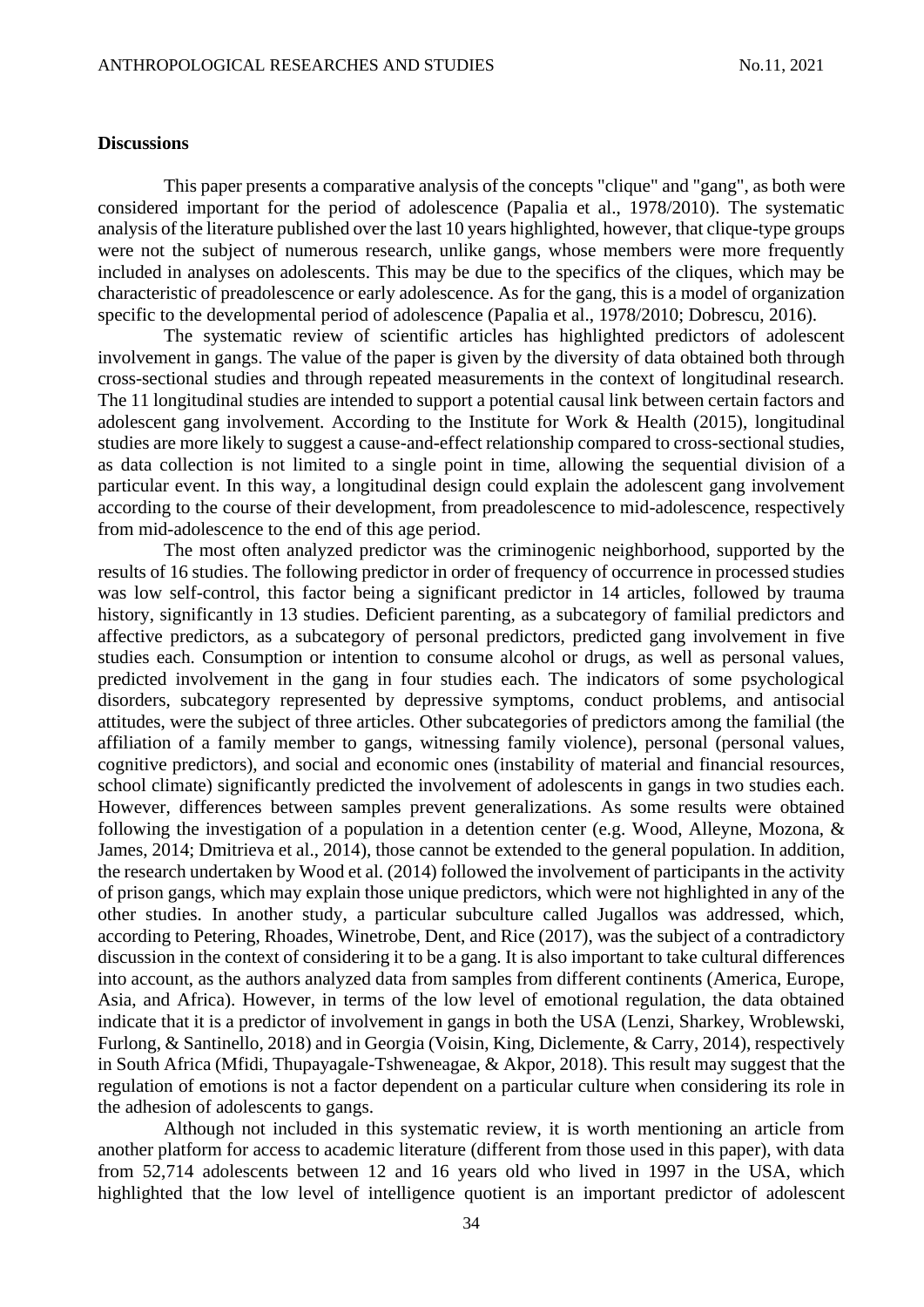participation in gang activities (Seals Jr. & Stern, 2013). Also, completing the category of family predictors, the Child Walfare League of America recalls among the risk factors of gang involvement parents' criminal history, belonging to a gang being a response of the child to the traumatic experience represented by the incarceration of the parent (North Carolina Division of Social Services & Family and Children's Resource Program, 2002).

Regarding gender differences, some authors did not find significant differences between girls and boys, while other authors found that people belonging to the male gender are more likely to be affiliated with gangs (Voisin & Neilands, 2010; McDaniel, 2012; Vasquez, Osman, & Wood, 2012). Moreover, Beaver et al. (2010) demonstrated that only boys carrying alleles with low monoamine oxidase A gene activity were at increased risk of joining such groups. In the research conducted by Reed, Bell, and Edwards (2014), the military service of parents turned out to be a significant predictor of gang membership only in the case of female participants.

Predictors resulting from this systematic analysis of literature can be considered risk factors for the actions with attributes of some offenses, committed by adolescent gangs. Mfidi et al. (2018) showed that adolescents' inability to emotional self-regulation predicted gang formation, which the authors described as destructive groups. Comparative studies between adolescents involved in gangs and those not involved in such groups have also shown that gang members were more likely to have committed violent acts or exhibited other risky behaviors, such as drug use (Weitzel, Hopper, & Herridge, 2020; Petering, 2016). Referring to the high levels of delinquency as a predictor of adolescent involvement in gangs, the risk for antisocial actions committed with the gang is obvious (Barnes, Beaver, & Miller, 2010; Lachman, Roman, & Cahill, 2012; McDaniel, 2012; Wood et al., 2014; Ang, Huan, Chan, Cheong, & Leaw, 2015; Hennigan, Kolnick, Vindel, & Maxson, 2015; Hautala, Sittner Hartshorn, & Whitbeck, 2016).

The results of the cross-sectional research conducted by Faus, de Moraes, Reichenheim, da Matta Souza, and Taquette (2019) in Rio de Janeiro, with 699 participants, showed that traumatic childhood experiences, especially emotional, sexual abuse, and physical neglect, increase the chances for violence among adolescents. Based on the analysis of archival data, physical neglect in childhood has been proved to be a predictor of violent behavior for male adolescents (12-19 years) in the custody of a USA detention center (McGuigan, Luchette, & Atterholt, 2018).

It is noted that there is a need to intervene on the predictors that determine adolescents to get involved in gang activities, to reduce the risks that these factors entail in such a collective. This finding is based on the results of the experiment undertaken by Dimant (2019) with 185 participants in Germany, which showed that social proximity increases the likelihood of transmission and taking over of antisocial behavior, the contagion being much more significant than in the case of prosocial behavior. Thus, if there are adolescents in the gang who exhibit violent behaviors, there is a risk that other members to become violent. Cristea (2011) explained that the gang formation mechanism is based, in addition to the age index, on neighborhood criteria. Most of the studies analyzed in this paper showed that the criminogenic neighborhood predicted adolescent gang involvement. Therefore, concentrating the findings of Cristea (2011) and Dimant (2019) in a macroscopic analysis, the following reasoning can be configured: if the gang members live near neighbors who commit undesirable actions, it could increase the risk that some of them take over this behavioral model, which can later become an element of the value system of the gang.

Criss, Smith, Morris, Liu, and Hubbard (2017) found after a research conducted on a sample of 206 adolescents from America (10-18 years) that violence and the threat posed by neighborhood were associated with antisocial behavior. The same research revealed, however, that the emotional regulation and prosocial behaviors of peers have reduced the link between violence in the neighborhood and the antisocial behavior of adolescents, and the high quality of the relationship between parents and adolescents has been shown to be a protective factor against danger and violence in the neighborhood.

Other authors have stated that reducing the level of aggression could be a way to prevent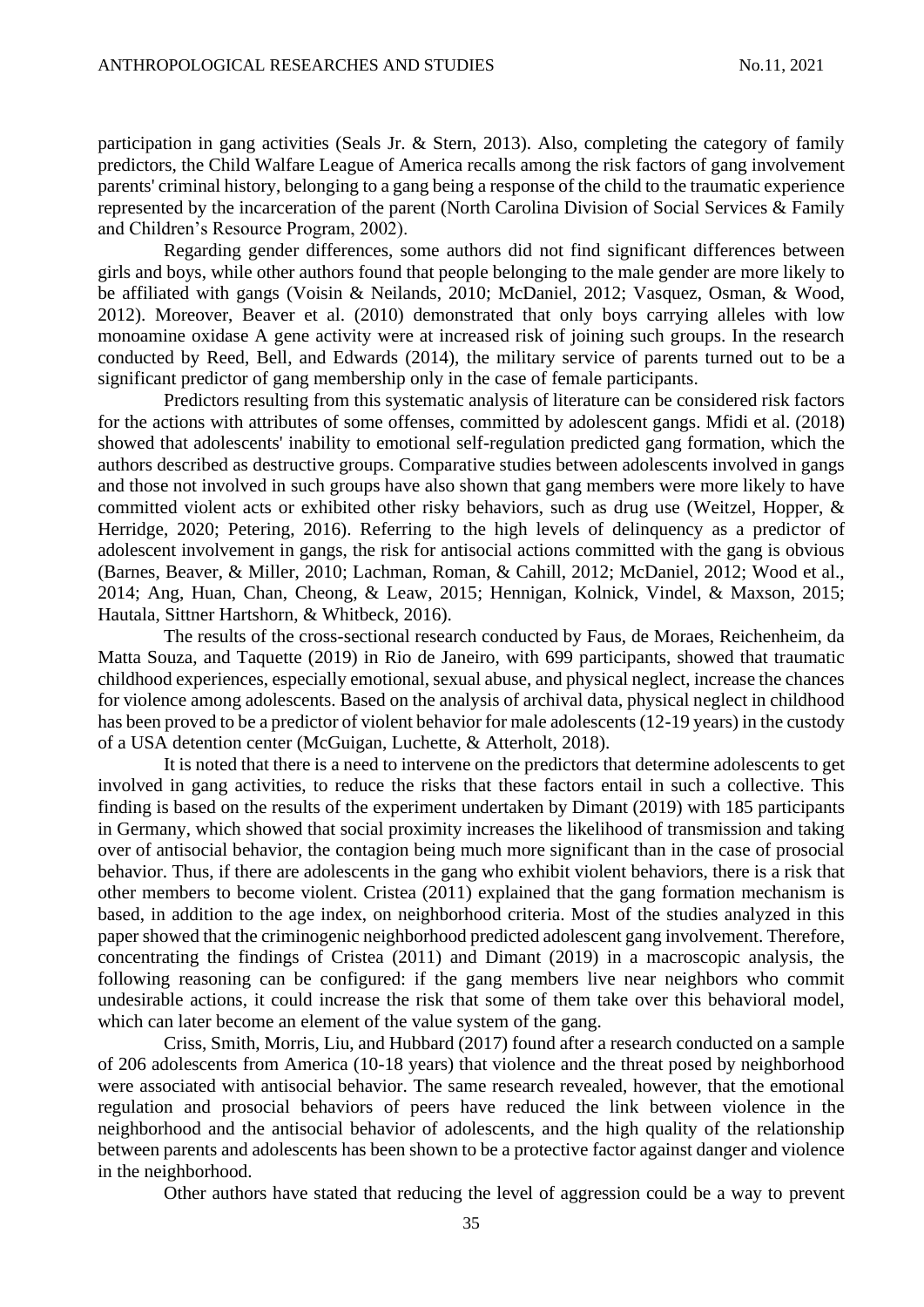violent crime (Li, bt Roslan, binti Ahman, binti Omar, & Zhang, 2019). The study undertaken by them with 60 participants between 18 and 19 years in China showed that the levels obtained on all subscales of aggression decreased significantly for participants in the group involved in interpersonal group psychotherapy. Further research is needed to indicate whether group psychotherapeutic intervention on adolescent gangs leads to reducing levels of aggression of the members and whether this is a prophylactic measure in preventing and spreading violence by adolescents through gangs.

## **Conclusions**

The systematic review of the literature highlighted predictors of adolescent gang involvement, which belong to the following categories: familial predictors, personal predictors, and social and economic predictors. The most common predictor was a social environment factor (criminogenic neighborhood). Personal predictors (low level of self-control and history of trauma) were the next important factors in joining gangs. Less frequent in the investigated articles were shown to be the familial predictors.

It was found that there were gender differences between adolescents regarding joining gangs. The results of comparative research between girls and boys indicated a higher probability of males being affiliated with such groups.

It is important to mention that following the search procedure described in the methodology section, no scientific articles regarding the gangs of adolescents in Romania have been identified. This needs to be taken into account by the policies for the prevention of juvenile delinquency at national level, being recommended to undertake research on the phenomenon of involvement of Romanian adolescents in gang activities. The results of such studies can provide useful information to guide efforts to prevent the increase in crime rates across the country. The merits of forensic science need recognition in the context of preventing, investigating, and combating crime, and at the same time, there are still some reservations of forensics in this direction (Gheorghiță, 2016), so that the research of adolescent gangs could contribute to the completion of the body of knowledge, according to existing requests from the ever-changing society.

Most of the individual predictors identified in this paper can be considered risk factors for antisocial actions perpetuated through adolescent gangs. The criminogenic neighborhood may encourage adolescents to take up the antisocial behavior model within the gang. There is also the possibility that the abuse suffered in childhood to be reproduced by gang members at the age of adolescence. The low level of self-control may be a favoring factor in this picture of the perenniality of violence and other risky behaviors.

The "broken windows" theory proposes a solution to reduce the negative impact of the criminogenic neighborhood, namely lowering the level of physical disorder (Wilson & Kelling, 1982), however, it was found that this measure is not effective in all cities (Zimbardo, 2009). Therefore, organizing support groups for adolescents and their carers, promoting both the quality of the parent-child relationship and socially desirable behaviors, could be a more appropriate protective measure against the spread of antisocial behavior from the neighborhood through gangs. Learning and integrating effective coping mechanisms, with emphasis on emotional and behavioral selfcontrol, could also help reduce gang involvement in acts of violence. The implementation of personal development programs in the form of psycho-educational groups could prove useful in this regard. Finally, involving adolescent gangs in group psychotherapy programs can be a way to prevent and reduce juvenile delinquency. The psychotherapeutic intervention could give gang members remedial experiences so that the gang becomes a support group for each of its members and not a tool through which traumatic events of childhood to spread in society.

In exposing measures to prevent and combat juvenile delinquency, it is worth remembering the *Tri-Agency Resource Gang Enforcement Team* program, implemented since 1992 in Orange County, California, and whose strategy was based on differentiated sanctions, depending on age, the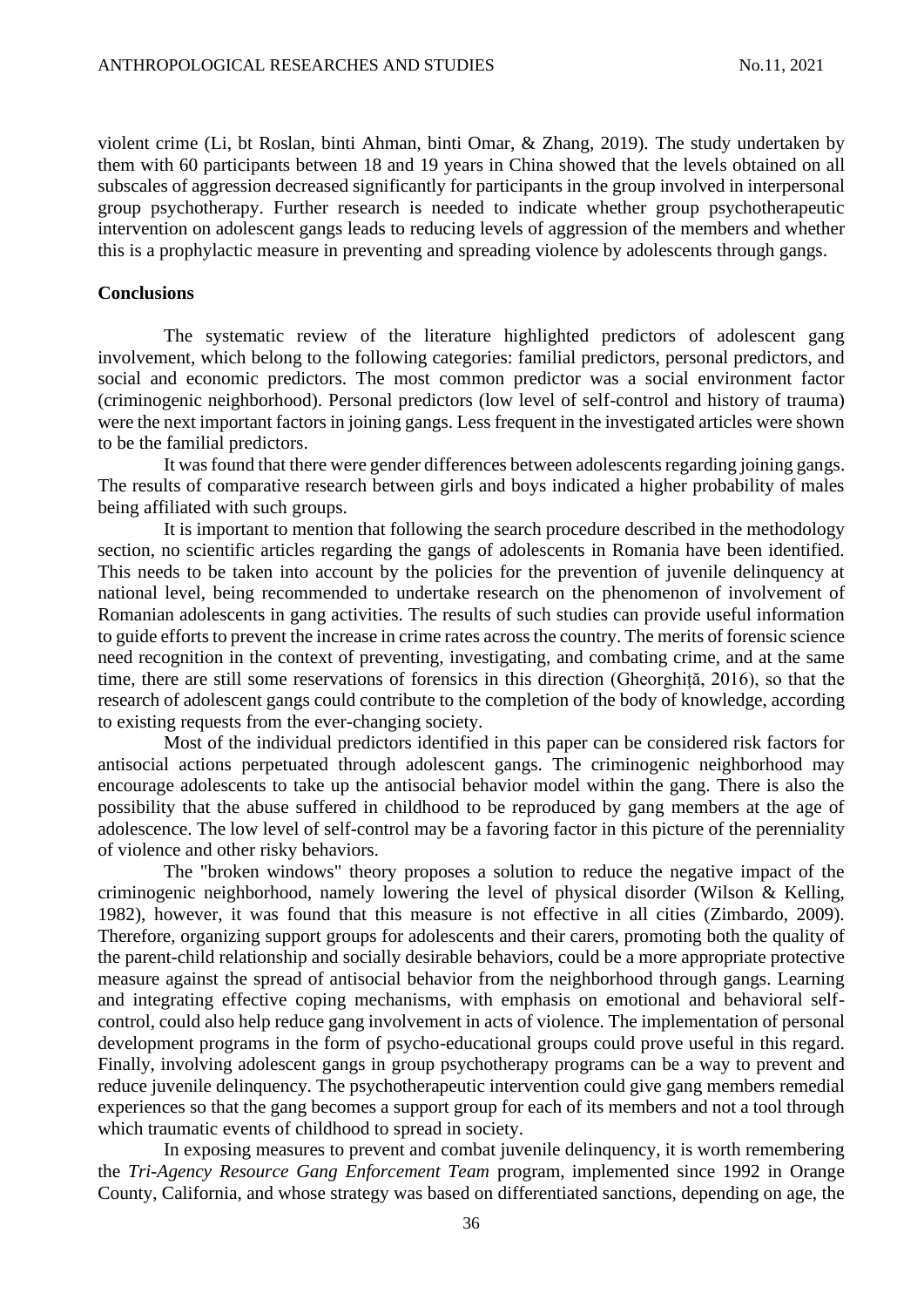degree of violence, and the level of recidivism presented by gang members who committed crimes. This program, which aimed to form multidisciplinary teams made up of gang investigators, a probation officer, and two officials from the district attorney's office, led to a 47% drop in gang crime over seven years (Kent, Donaldson, Wyrick, & Smith, 2000; National Gang Center, n.d.). Kent et al. (2000) recommended that policymakers and researchers replicate this program in different jurisdictions, both to test its effectiveness and to improve it. Therefore, adapting this program to Romania's particularities, implementing the program at the country level, and evaluating the results, could prove useful in the effort to prevent and reduce the negative consequences of adolescent gangs.

Other programs that have had an effect in reducing risky gang-related behaviors or in preventing adolescents from joining groups of this type were presented by Howell (2010), who divided them into two categories: a primary prevention program (*Gang Resistance Education And Training*) and secondary prevention programs (*Preventive Treatment Program*; *Aggression Replacement Trening*; *CeaseFire–Chicago*; *The OJJDP Comprehensive Gang Prevention*, *Intervention, and Suppression Model*; *Striving Together to Achieve Rewarding Tomorrows*; *Boys & Girls Clubs Gang Prevention Through Targeted Outreach*; *Boys & Girls Clubs Gang Intervention Through Targeted Outreach*; *The Broader Urban Involvement and Leadership Development Detention Program*; *Movimiento Ascendencia* etc.). These programs can serve as a starting point in outlining efficacious directions for reducing delinquency among adolescents, including in Europe, through the collaboration of European and American researchers in The Eurogang Project (n.d.).

As the present analysis shows, gangs are an important objective of intervention to prevent and combat juvenile delinquency. In order to diminish the negative impact of the factors that predict the joining of adolescents in gangs (neighborhood with criminogenic potential, low level of selfcontrol, and family with dysfunctional emotional-educational climate), it is recommended that the intervention to be led by multidisciplinary teams (psychologists, social workers, teachers, police officers etc.) and to be carried out at community, family, and individual level. In this complex prophylactic approach, the support of institutions such as the school, the police, and the General Directorate for Social Assistance and Child Protection is necessary. Non-governmental organizations can also play a significant role in the joint effort to reduce risky actions undertaken by members of adolescent gangs.

## **Table 1**

| Authors and year | Sample size | Gender     | Place of study                                                                                 | Type of study   |
|------------------|-------------|------------|------------------------------------------------------------------------------------------------|-----------------|
| of publication   |             |            |                                                                                                |                 |
| Wechsberg et al. | 237         | female     | North Carolina                                                                                 | Cross-sectional |
| (2015)           |             |            |                                                                                                |                 |
|                  |             |            | Predictors of gang involvement: history of sexual abuse; history of physical abuse; low social |                 |
|                  |             |            | support; low emotional support; witness to gun battles; the occurrence of a murder in the      |                 |
| neighborhood.    |             |            |                                                                                                |                 |
| Weitzel et al.   | 2443        | 50.8% male | $_{\rm{IJK}}$                                                                                  | Cross-sectional |
| (2020)           |             |            |                                                                                                |                 |
|                  |             |            | Predictors of gang involvement: lack of shelter; staying in temporary housing.                 |                 |

*Description of studies included in the meta-analysis*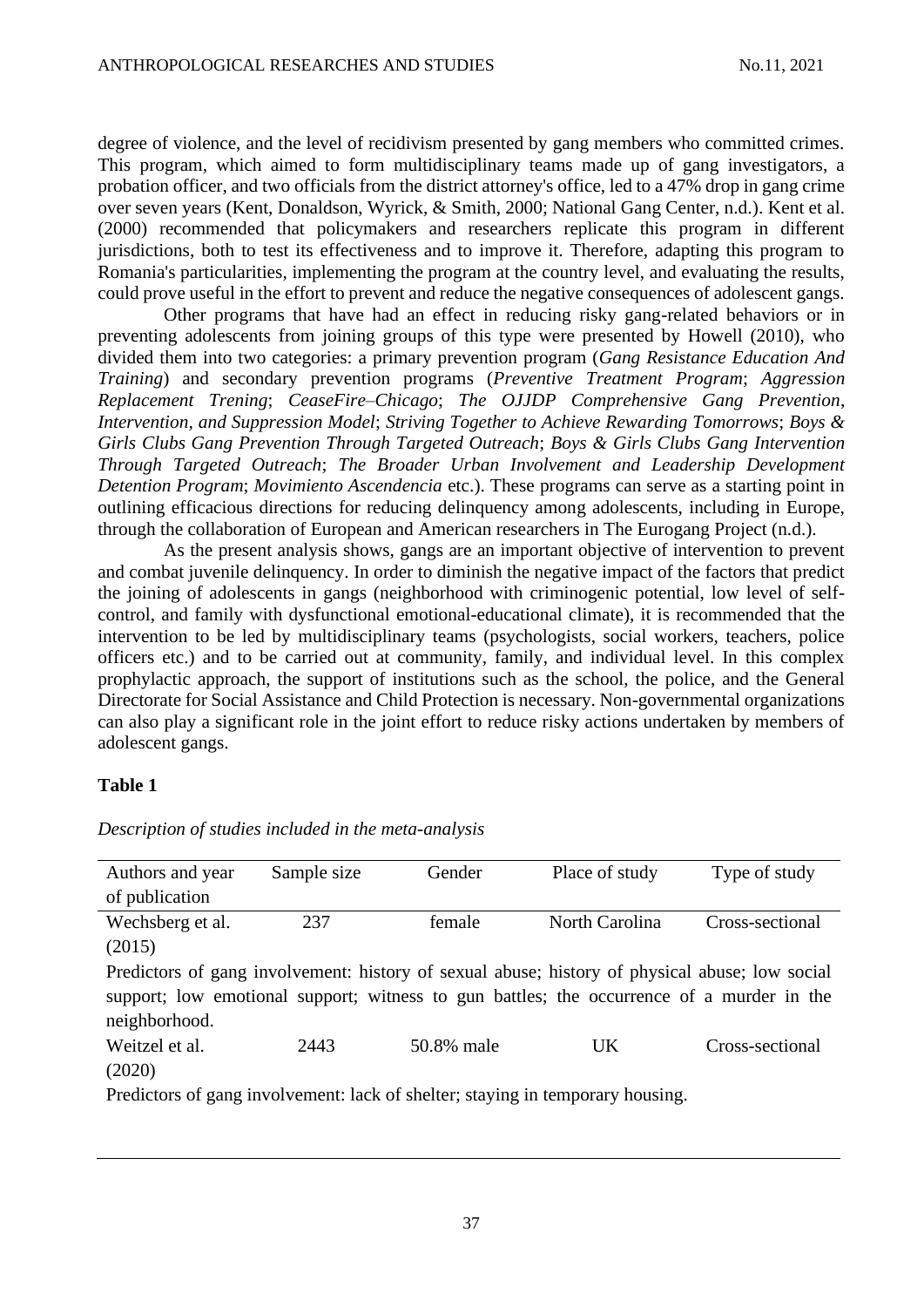| Authors and year<br>of publication                                                                                 | Sample size | Gender                                                     | Place of study                                                                                                                                                                                          | Type of study   |
|--------------------------------------------------------------------------------------------------------------------|-------------|------------------------------------------------------------|---------------------------------------------------------------------------------------------------------------------------------------------------------------------------------------------------------|-----------------|
| Lachman et al.<br>(2012)                                                                                           | 200         | 55% male                                                   | Montgomery<br>County $&$<br>Washington, DC                                                                                                                                                              | Cross-sectional |
| protection).                                                                                                       |             |                                                            | Predictors of gang involvement: instrumental purposes (e.g. joining the group in order to obtain                                                                                                        |                 |
| Mendez, Mozley,<br>and Kerig (2020)<br>factor).                                                                    | 817         | 25.93% female                                              | Western USA<br>Predictors of gang involvement: trauma exposure (callous-unemotionality being an explanatory                                                                                             | Cross-sectional |
| Cepeda, Valdez,<br>and Nowotny<br>(2014)<br>Predictor of gang involvement: physical neglect.                       | 75          | male                                                       | West Side, San<br>Antonio, Texas                                                                                                                                                                        | Cross-sectional |
| van Dommelen-<br>Gonzalez,<br>Deardorff, Herd,<br>and Minnis<br>(2015)                                             | 162         | 44.87 female<br>affiliated<br>57.14 female<br>unaffiliated | San Francisco                                                                                                                                                                                           | Cross-sectional |
| having close deviant friends (truants, who spent a night in custody etc.).                                         |             |                                                            | Predictors of gang involvement: age (those affiliates were older than those unaffiliated); to live<br>with a family member who receives social assistance; affiliation of some family members to gangs; |                 |
| Kubik, Docherty,<br>and Boxer (2019)<br>Predictors of gang involvement: childhood maltreatment; childhood neglect. | 611         | 52% female                                                 | <b>USA</b>                                                                                                                                                                                              | Longitudinal    |
| Ang et al. (2015)<br>disengagement from school.                                                                    | 1027        | 58.2% male                                                 | Singapore<br>Predictors of gang involvement: proactive aggression; delinquent behavior; behavioral                                                                                                      | Cross-sectional |
| Reed et al.<br>(2014)                                                                                              | 9952        | 2782 female                                                | Washington                                                                                                                                                                                              | Cross-sectional |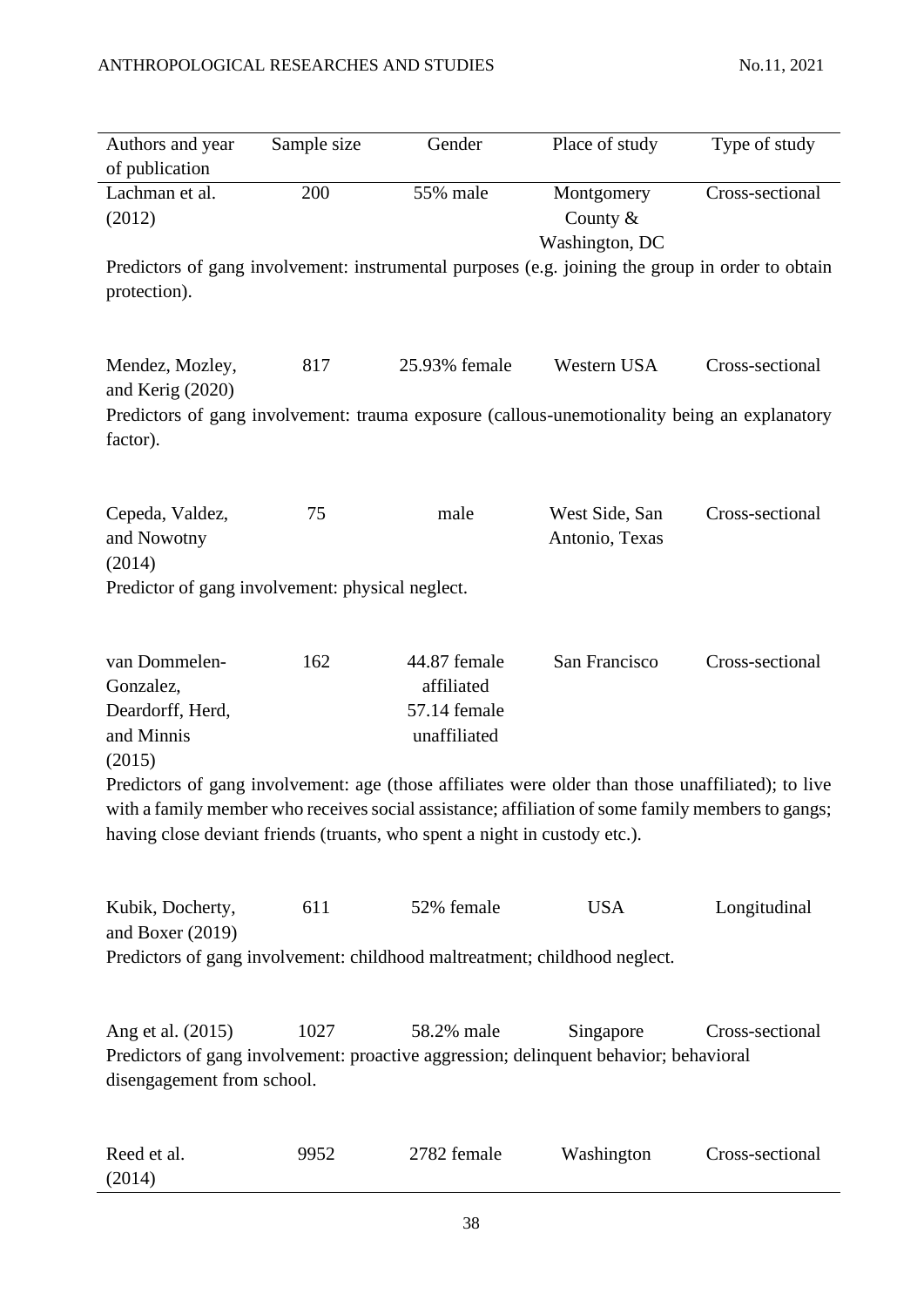| Authors and year<br>of publication                                                                                                                                                                                                                           | Sample size | Gender                                                                                                                                                                                                                                                             | Place of study       | Type of study             |  |
|--------------------------------------------------------------------------------------------------------------------------------------------------------------------------------------------------------------------------------------------------------------|-------------|--------------------------------------------------------------------------------------------------------------------------------------------------------------------------------------------------------------------------------------------------------------------|----------------------|---------------------------|--|
|                                                                                                                                                                                                                                                              |             | Predictors of gang involvement: having military parents (in the case of girls); having parents                                                                                                                                                                     |                      |                           |  |
| deployed in combat zones (in the case of girls).                                                                                                                                                                                                             |             |                                                                                                                                                                                                                                                                    |                      |                           |  |
| Katz and Fox<br>(2010)                                                                                                                                                                                                                                       | 2206        | 59.6% female                                                                                                                                                                                                                                                       | Trinidad &<br>Tobago | Cross-sectional           |  |
|                                                                                                                                                                                                                                                              |             | Predictors of gang involvement: perceived availability of hand guns; high level of residential<br>mobility; parents who favor antisocial behaviour; early initiation into antisocial behaviours;<br>intention to use drugs; antisocial peers; peers who use drugs. |                      |                           |  |
| Gilman, Hill,<br>Hawkins,<br>Howell, and<br>Kosterman<br>(2014)                                                                                                                                                                                              | 808         | 51% male                                                                                                                                                                                                                                                           | Seattle              | Longitudinal<br>1985-1993 |  |
| of antisocial peers in the previous year.                                                                                                                                                                                                                    |             | Predictors of gang involvement: living with a gang member; antisocial neighborhood; influences                                                                                                                                                                     |                      |                           |  |
| Voisin and<br>Neilands (2010)<br>rules imposed by colleagues.                                                                                                                                                                                                | 563         | 38.89% male<br>Predictors of gang involvement: lower levels of student-teacher connection; male gender; risky                                                                                                                                                      | Midwestern           | Cross-sectional           |  |
| Lenzi et al.<br>(2018)                                                                                                                                                                                                                                       | 11753       | 59.6% male                                                                                                                                                                                                                                                         | California           | Cross-sectional           |  |
| Predictors of gang involvement: low levels of behavioral self-control; low levels of emotional<br>regulation; low levels of empathy; limiting access to social support (within the school); limiting<br>exposure to prosocial behaviors (within the school). |             |                                                                                                                                                                                                                                                                    |                      |                           |  |
| Ventura Miller,<br>Barnes, and<br>Hartley $(2011)$                                                                                                                                                                                                           | 1633        | $66\%$ male $-$<br>belonging to the<br>gang                                                                                                                                                                                                                        | South Texas          | Cross-sectional           |  |
| degree of marginalization based on ethnicity.                                                                                                                                                                                                                |             | Predictors of gang involvement: low level of grades obtained at school; drug availability in the<br>neighborhood; low levels of acculturation; low levels of school satisfaction; perceiving a higher                                                              |                      |                           |  |

| Beaver et al. | 2196 | 52.59% female | USA | Longitudinal |
|---------------|------|---------------|-----|--------------|
| (2010)        |      |               |     | 1994-2002    |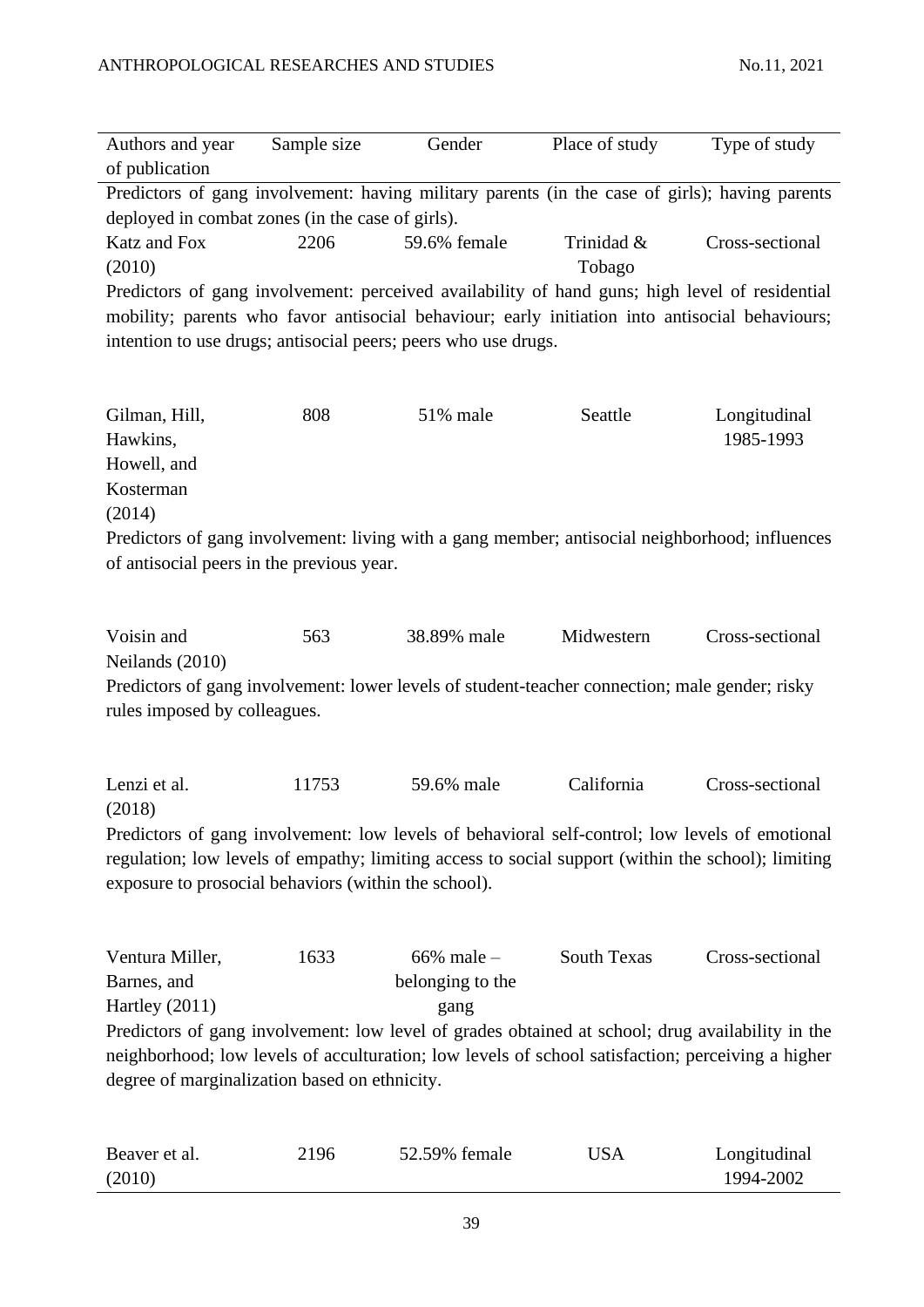| Authors and year<br>of publication                                              | Sample size                                                                        | Gender        | Place of study                                                                                                                                                                                                                                                                                            | Type of study                               |
|---------------------------------------------------------------------------------|------------------------------------------------------------------------------------|---------------|-----------------------------------------------------------------------------------------------------------------------------------------------------------------------------------------------------------------------------------------------------------------------------------------------------------|---------------------------------------------|
| carrier men are at increased risk of joining the gang).                         |                                                                                    |               | Predictors of gang involvement: low activity alleles of the monoamine oxidase A gene (only                                                                                                                                                                                                                |                                             |
| Lenzi et al.<br>(2014)                                                          | 26232                                                                              | 53.4% female  | California                                                                                                                                                                                                                                                                                                | Cross-sectional                             |
|                                                                                 |                                                                                    |               | Predictors of gang involvement: associating with deviant peers; perceiving the school as an<br>unsafe environment; type of school (special, vocational, alternative vs. comprehensive).                                                                                                                   |                                             |
| Petering (2016)                                                                 | 505                                                                                | 27.72% female | Los Angeles                                                                                                                                                                                                                                                                                               | Cross-sectional<br>- homeless<br>population |
| physical abuse; witness to interpersonal violence.                              |                                                                                    |               | Predictors of gang involvement: childhood sexual abuse; witness to family violence; childhood                                                                                                                                                                                                             |                                             |
| Wood et al.                                                                     | 188                                                                                | male          | <b>UK</b>                                                                                                                                                                                                                                                                                                 | Cross-sectional                             |
| (2014)<br>incarceration); group support on streets; longer current punishments. |                                                                                    |               | Predictors of gang involvement: the value attached to social status; levels of dominant social<br>orientation; anti-authority attitudes; moral disengagement; threat levels (before incarceration);<br>individual delinquency levels (before incarceration); levels of involvement in group crime (before |                                             |
| Barnes et al.<br>(2010)                                                         | Wave 1 - 20745<br>adolescents,<br>17700 carers<br>Wave 2 - 14738<br>Wave 3 - 15197 | 50.51% female | <b>USA</b>                                                                                                                                                                                                                                                                                                | Longitudinal                                |
| more victimization experiences.                                                 |                                                                                    |               | Predictors of gang involvement: low levels of self-control; greater involvement in delinquency;                                                                                                                                                                                                           |                                             |
| Ha, Kim,<br>Christopher,                                                        | 998                                                                                | 52.7% male    | Northwestern USA                                                                                                                                                                                                                                                                                          | Longitudinal                                |

Caruthers, and Dishion (2016) Predictor of gang involvement: maltreatment.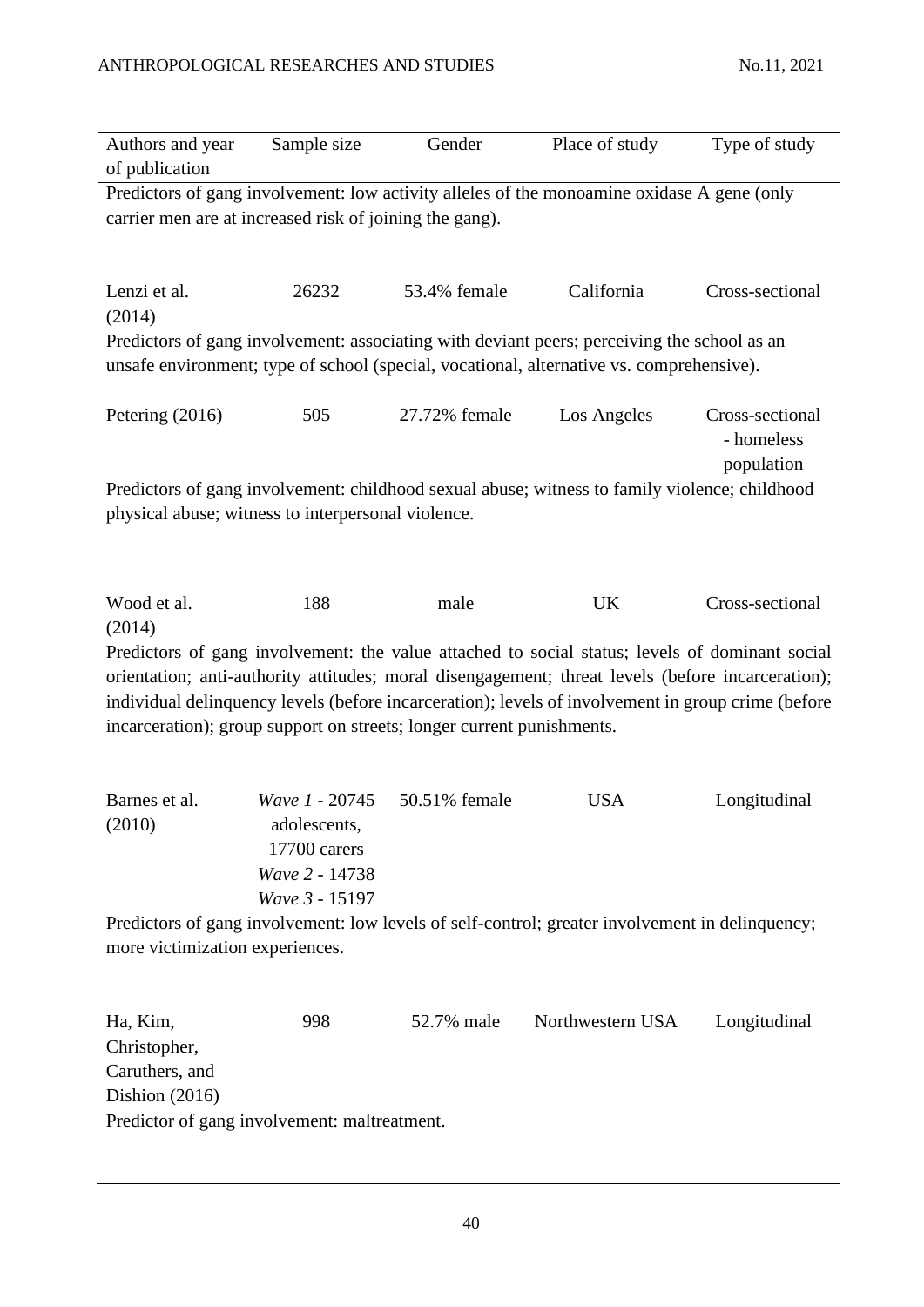| Authors and year                                                  | Sample size | Gender       | Place of study                                                                                                                                                                                               | Type of study             |
|-------------------------------------------------------------------|-------------|--------------|--------------------------------------------------------------------------------------------------------------------------------------------------------------------------------------------------------------|---------------------------|
| of publication                                                    |             |              |                                                                                                                                                                                                              |                           |
| Gilman, Howell,<br>Hipwell, and<br>Stepp (2016)                   | 2450        | female       | Pittsburgh                                                                                                                                                                                                   | Longitudinal<br>2003-2011 |
| Predictors of gang involvement: peer victimization.               |             |              |                                                                                                                                                                                                              |                           |
|                                                                   |             |              |                                                                                                                                                                                                              |                           |
| Mfidi et al.<br>(2018)                                            | 347         | 169 male     | Eastern Cape,<br>South Africa                                                                                                                                                                                | Cross-sectional           |
| emotion experienced).                                             |             |              | Predictors of gang involvement: improper handling of emotions (anger - the most common                                                                                                                       |                           |
|                                                                   |             |              |                                                                                                                                                                                                              |                           |
| Smith, Gomez                                                      | 15445       | 50.6% male   | Avon, UK                                                                                                                                                                                                     | Longitudinal              |
| Auyong, and                                                       |             |              |                                                                                                                                                                                                              | 1991-2019                 |
| Ferguson (2018)                                                   |             |              | Predictors of gang involvement: delinquent peers; social disorganization in the neighbourhood                                                                                                                |                           |
|                                                                   |             |              | (graffiti, presence of stray dogs on the streets, vandalized objects etc.); drug use.                                                                                                                        |                           |
| Dmitrieva et al.                                                  | 1354        | male - in    | Maricopa &                                                                                                                                                                                                   | Longitudinal              |
| (2014)                                                            |             | detention    | Philadelphia                                                                                                                                                                                                 |                           |
| low self-esteem (in early adolescence).                           |             |              | Predictors to be a low-level gang member: low temperance; low perspective; low responsibility;                                                                                                               |                           |
|                                                                   |             |              | Predictors to be a gang leader: low temperance; low self-esteem (after 19 years); high self-esteem                                                                                                           |                           |
| (after 17 years); grandiose-manipulative traits (after 17 years). |             |              |                                                                                                                                                                                                              |                           |
|                                                                   |             |              |                                                                                                                                                                                                              |                           |
| Hautala et al.<br>(2016)                                          | 646         | 50.5% female | USA & Canada                                                                                                                                                                                                 | Longitudinal<br>2002-2011 |
|                                                                   |             |              |                                                                                                                                                                                                              | - Indigenous              |
|                                                                   |             |              |                                                                                                                                                                                                              | population                |
|                                                                   |             |              | Predictors of gang involvement: low income for each family member; low parental monitoring;                                                                                                                  |                           |
|                                                                   |             |              | low links with school (increased risk only for gang initiation); early conduct problems in primary                                                                                                           |                           |
|                                                                   |             |              | school; risk factors at peer level (increased risk only for initiation); early negative events increase<br>the risk for initiation into the gang; early perception of racial discrimination; anger (risk for |                           |
|                                                                   |             |              | initiation); depressive symptoms; hyperactivity / Impulsivity; substance use; high level of                                                                                                                  |                           |

| Frisby-Osman,     | 64.8% male | England | Cross-sectional |
|-------------------|------------|---------|-----------------|
| and Wood $(2020)$ |            |         |                 |

delinquency before involvement in the gang.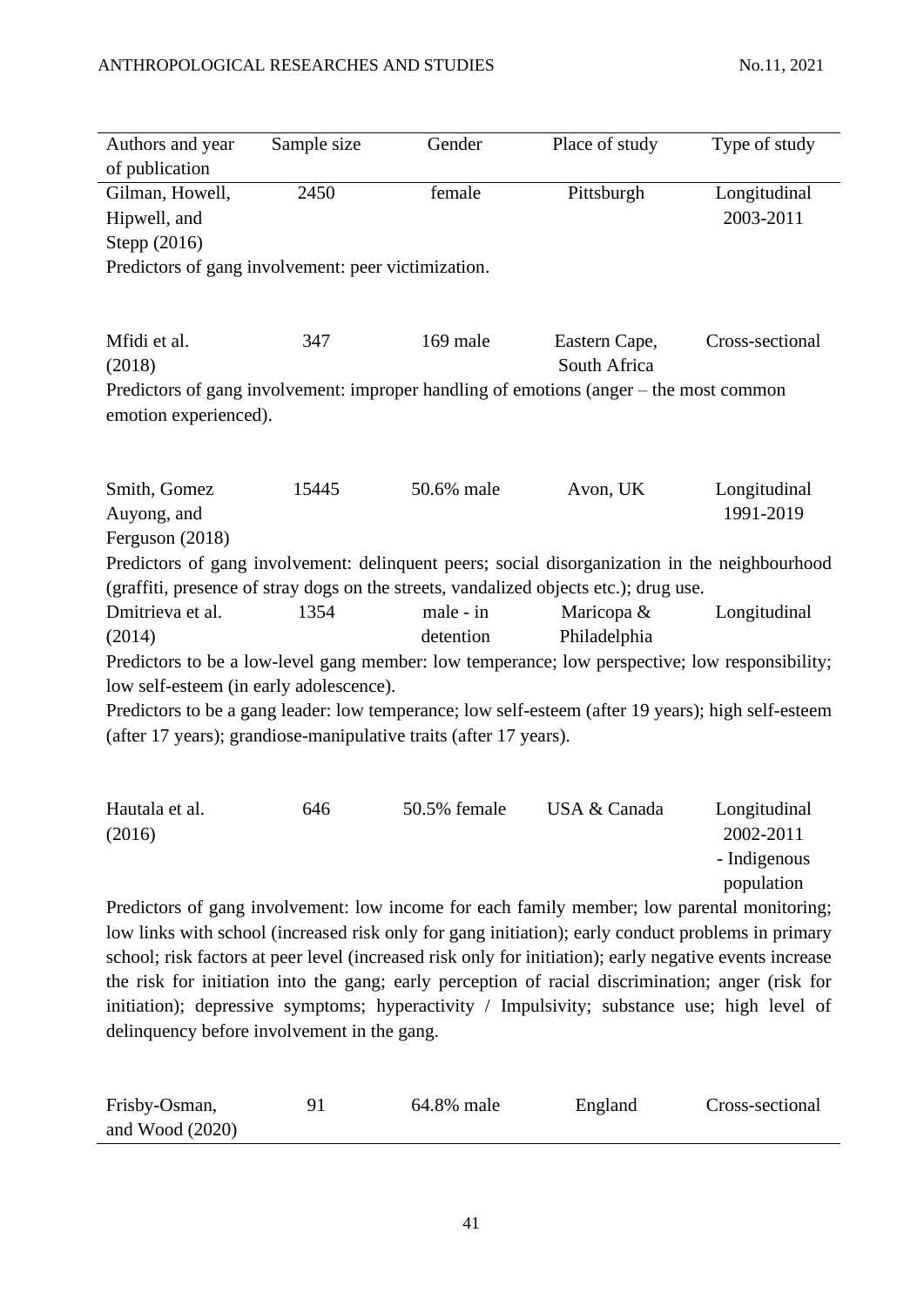| Authors and year<br>of publication                                           | Sample size | Gender        | Place of study                                                                                                                                                                                                                                                                                                | Type of study                |
|------------------------------------------------------------------------------|-------------|---------------|---------------------------------------------------------------------------------------------------------------------------------------------------------------------------------------------------------------------------------------------------------------------------------------------------------------|------------------------------|
| (being a victim of violent attacks).                                         |             |               | Predictors of gang involvement: high levels of conduct problems; moral disengagement;<br>ruminations; symptoms of anxiety; symptoms of depression; higher levels of exposure to violence                                                                                                                      |                              |
| McDaniel (2012)                                                              | 4131        | 51.49% female | Predictors of gang involvement: belonging to an ethnic minority; male gender; depressive state;<br>reporting suicidal ideation; alcohol or drug use; delinquency; experiencing peer victimization.                                                                                                            | Cross-sectional              |
| Petering et al.<br>(2017)<br>community violence; witnessing family violence. | 495         | 71.30% male   | Los Angeles<br>Predictors of gang involvement: childhood sexual abuse; physical childhood abuse; exposure to                                                                                                                                                                                                  | Cross-sectional<br>-Jugallos |
| Vasquez et al.<br>(2012)                                                     | 310         | 185 male      | London<br>Predictors of gang involvement: ruminal thinking about aversive events; male gender.                                                                                                                                                                                                                | Cross-sectional              |
| Vuk (2016)<br>low levels of guilt.                                           | 5935        | 48% male      | <b>USA</b><br>Predictors of gang involvement: low self-esteem; authoritarian parents; negligent parents;<br>permissive parents; delinquent peers; low levels of self-control; increased levels of rationalization;                                                                                            | Cross-sectional              |
| Hennigan et al.<br>(2015)                                                    | 391         | 67% male      | Los Angeles<br>Predictors of gang involvement: antisocial tendencies; impulsive risk-taking; neutralization of<br>guilt; parental monitoring; influence of the family gang; negative influence of friends; delinquency<br>of friends; critical life events in the last six months; self-reported delinquency. | Longitudinal                 |
| Shelley and<br>Peterson (2018)                                               | 1730        | 55% female    | <b>USA</b><br>Predictors of gang involvement: being a bully; being a victim of bullying; beying a bully-victim.                                                                                                                                                                                               | Longitudinal<br>2006-2012    |
| Voisin et al.<br>(2014)                                                      | 188         | female        | Atlanta Georgia                                                                                                                                                                                                                                                                                               | Cross-sectional              |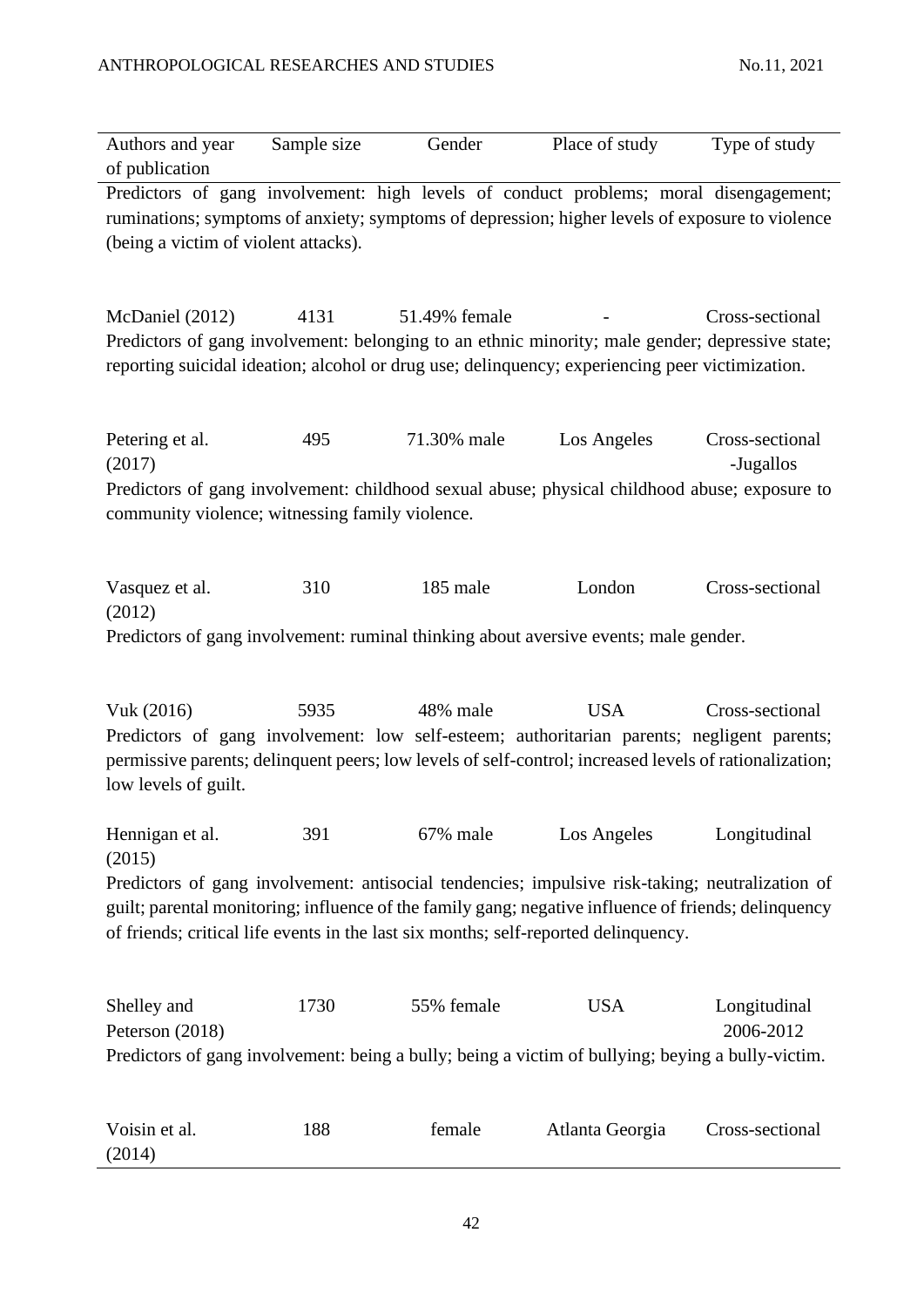| Authors and year                                                                          | Sample size | Gender | Place of study | Type of study |  |
|-------------------------------------------------------------------------------------------|-------------|--------|----------------|---------------|--|
| of publication                                                                            |             |        |                |               |  |
| Predictors of gang involvement: low self-esteem; emotional dysregulation; trauma history, |             |        |                |               |  |
| deviant colleagues; low parental monitoring; low level of parental communication; housing |             |        |                |               |  |
| instability; poor quality of the neighborhood.                                            |             |        |                |               |  |

## **Acknowledgements**

This study is part of the doctoral research project entitled "Adolescents and Youth in Educational and Detention Centers: Personality Dimensions and Psychological Factors", PhD. Student Flavia-Elena Ciurbea, coordinated by PhD. Cornelia Rada, at the School of Advanced Studies of the Romanian Academy, "Constantin Rădulescu-Motru" Institute of Philosophy and Psychology, Department of Psychology, Romanian Academy, Bucharest, Romania.

## **References**

- 1. Ang, R. P., Huan, V. S., Chan, W. T., Cheong, S. A., & Leaw, J. N. (2015). The role of delinquency, proactive aggression, psychopathy and behavioral school engagement in reported youth gang membership. *Journal of Adolescence*, *41*, 148-156. <https://doi.org/10.1016/j.adolescence.2015.03.010>
- 2. Baciu, A. (2019). Aspects regarding the influence of the family and the social peer group on drug use in a lot of pupils and students from Bucharest. *Anthropological Researches and Studies, 9,* 153-160.<http://doi.org/10.26758/9.1.15>
- 3. Barnes, J. C., Beaver, K. M., & Miller, J. M. (2010). Estimating the Effect of Gang Membership on Nonviolent and Violent Delinquency: A Counterfactual Analysis. *Aggressive Behavior*, *36*(6), 437-451.<https://doi.org/10.1002/ab.20359>
- 4. Beaver, K. M., DeLisi, M., Vaughn, M. G., & Barnes, J. C. (2010). Monoamine oxidase A genotype is associated with gang membership and weapon use. *Comprehensive Psychiatry*, *51*(2), 130-134.<https://doi.org/10.1016/j.comppsych.2009.03.010>
- 5. Brezeanu, O. (1998). *Minorul și legea penală [The minor and the criminal law]*. București: Editura All Beck.
- 6. Cepeda, A., Valdez, A., & Nowotny, K. M. (2014). Childhood Trauma among Mexican American Gang Members and Delinquent Youth: A Comparative Exploratory Study. *Child Abuse Review*, *25*(3), 205-217.<https://doi.org/10.1002/car.2340>
- 7. Closson, L. M., & Watanabe, L. (2016). Popularity in the Peer Group and Victimization Within Friendship Cliques During Early Adolescence. *Journal of Early Adolescence*, *38*(3), 1-25.<https://doi.org/10.1177/0272431616670753>
- 8. Criss, M. M., Smith, A. M., Morris, A. S., Liu, C., & Hubbard, R. L. (2017). Parents and peers as protective factors among adolescents exposed to neighborhood risk. *Journal of Applied Developmental Psychology*, *53*, 127-138.<https://doi.org/10.1016/j.appdev.2017.10.004>
- 9. Cristea, D. (2011). *Tratat de psihologie socială [Treatise on social psychology]* (Vol. 2). Retrieved August 2, 2020 from [https://pdfslide.net/documents/dumitru-cristea-tratate-de](https://pdfslide.net/documents/dumitru-cristea-tratate-de-psihologie-sociala-volumul-iipdf.html)[psihologie-sociala-volumul-iipdf.html](https://pdfslide.net/documents/dumitru-cristea-tratate-de-psihologie-sociala-volumul-iipdf.html)
- 10. Dimant, E. (2019). Contagion of pro- and anti-social behavior among peers and the role of social proximity. *Journal of Economic Psychology*, *73*, 66-88. <https://doi.org/10.1016/j.joep.2019.04.009>
- 11. Dmitrieva, J., Gibson, L., Steinberg, L., Piquero, A., & Fagan, J. (2014). Predictors and Consequences of Gang Membership: Comparing Gang Members, Gang Leaders, and Non–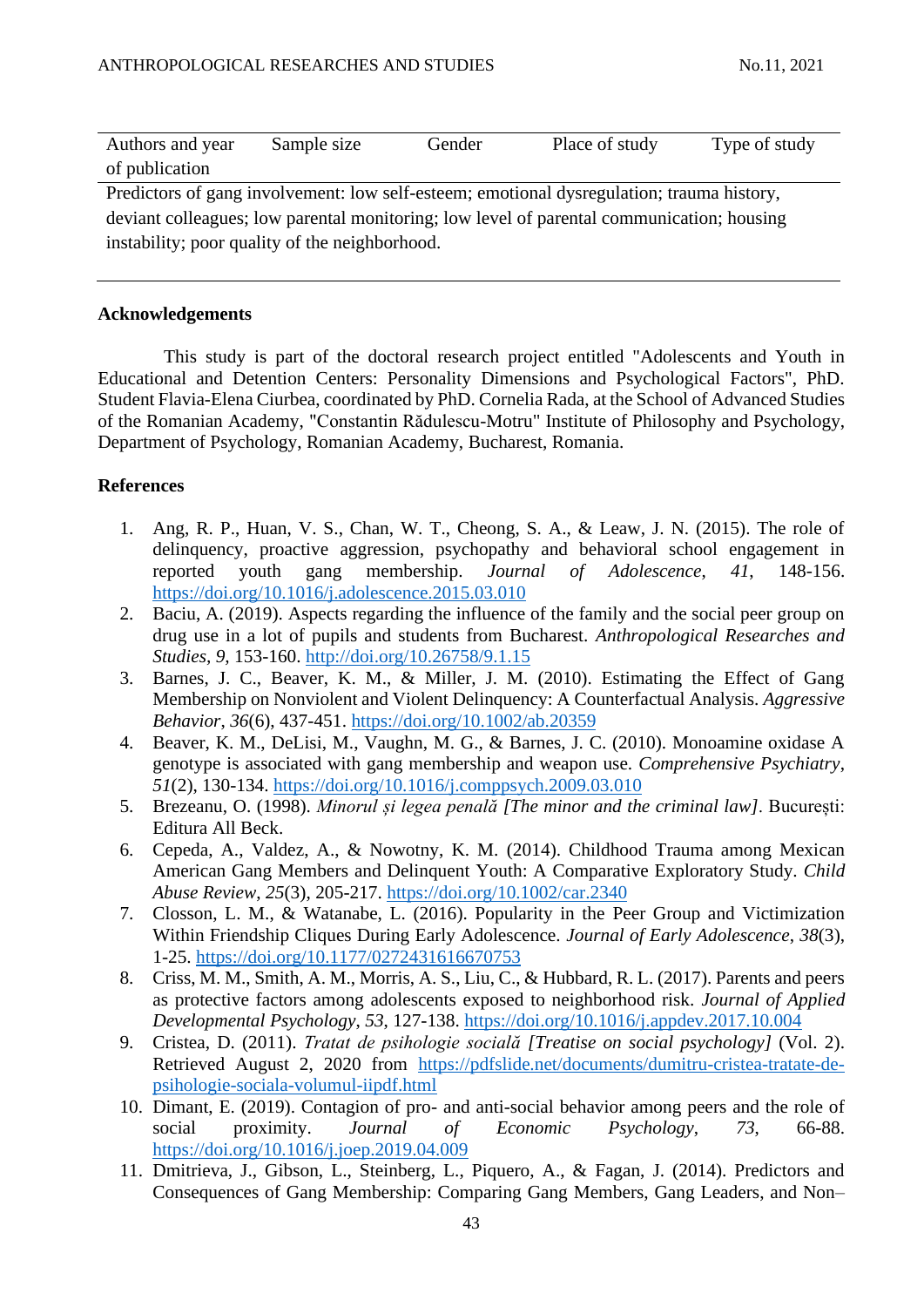Gang-Affiliated Adjudicated Youth. *Journal of Research on Adolescence*, *24*(2), 220-234. <https://doi.org/10.1111/jora.12111>

- 12. Dobrescu, A. I. (2016). *Adolescența azi. Aspecte psihosociale*. *[Adolescence today. Psychosocial aspects]*. Retrieved August 6, 2020 from <http://www.editura.ubbcluj.ro/bd/ebooks/pdf/1918.pdf>
- 13. Duduciuc, A., Ivan, L., & Chelcea, S. (2013). *Psihologie socială. Studiul interacțiunilor umane. [Social psychology. The study of human interactions].* Retrieved August 6, 2020 from [http://elibrary.snspa.ro/wp-content/uploads/2020/03/Psihologia\\_sociala.pdf](http://elibrary.snspa.ro/wp-content/uploads/2020/03/Psihologia_sociala.pdf)
- 14. Faus, D. P., de Moraes, C. L., Reichenheim, M. E., da Matta Souza, L. M. B., & Taquette, S. R. (2019). Childhood abuse and community violence: Risk factors for youth violence. *Child Abuse & Neglect*, *98*, 104182.<https://doi.org/10.1016/j.chiabu.2019.104182>
- 15. Frisby-Osman, S., & Wood, J. L. (2020). Rethinking How We View Gang Members: An Examination into Affective, Behavioral, and Mental Health Predictors of UK Gang-Involved Youth. *Youth Justice*, 1-20.<https://doi.org/10.1177/1473225419893779>
- 16. Gheorghiță, M. (2016). Tendințele actuale ale criminalisticii *[Current trends of criminalistics]*. *Revista de Criminologie, Criminalistică și Penologie*, *1-2*, 118-120. Retrieved August 6, 2020 from [https://www.mpublic.ro/sites/default/files/PDF/PUBLICATII/rccp\\_1\\_2\\_2016.pdf](https://www.mpublic.ro/sites/default/files/PDF/PUBLICATII/rccp_1_2_2016.pdf)
- 17. Gilman, A. B., Hill, K. G., Hawkins, J. D., Howell, J. C., & Kosterman, R. (2014). The Developmental Dynamics of Joining a Gang in Adolescence: Patterns and Predictors of Gang Membership. *Journal of Research on Adolescence*, *24*(2), 204-219. <https://doi.org/10.1111/jora.12121>
- 18. Gilman, A. B., Howell, J. C., Hipwell, A. E., & Stepp, S. D. (2016). The Reciprocal Relationship Between Gang Involvement and Victimization by Peers: Findings from the Pittsburgh Girls Study. *Journal of Developmental and Life-Course Criminology*, *3*(2), 151- 167.<https://doi.org/10.1007/s40865-016-0046-1>
- 19. Ha, T., Kim, H., Christopher, C., Caruthers, A., & Dishion, T. J. (2016). Predicting sexual coercion in early adulthood: The transaction among maltreatment, gang affiliation, and adolescent socialization of coercive relationship norms. *Development and Psychopathology*, *28*(3), 707-720.<https://doi.org/10.1017/S0954579416000262>
- 20. Harrell, E. (2005). *Violence by Gang Members, 1993-2003*. Retrieved August 17, 2020 from <https://www.bjs.gov/content/pub/pdf/vgm03.pdf>
- 21. Hautala, D. S., Sittner Hartshorn, K. J., & Whitbeck, L. B. (2016). Prospective Childhood Risk Factors for Gang Involvement Among North American Indigenous Adolescents. *Youth Violence and Juvenile Justice*, *14*(4), 1-21.<https://doi.org/10.1177/1541204015585173>
- 22. Hennigan, K. M., Kolnick, K. A., Vindel, F., & Maxson, C. L. (2015). Targeting youth at risk for gang involvement: Validation of a gang risk assessment to support individualized secondary prevention. *Children and Youth Services*, *56*, 86-96. <https://doi.org/10.1016/j.childyouth.2015.07.002>
- 23. Heywood, C. [2001] (2017). *O istorie a copilăriei: Copiii în Occident, din Evul Mediu până în Epoca Modernă [A History of Childhood: Children and Childhood in the West from Medieval to Modern Times]* (R. Vișan, Trans.). Retrieved September 24, 2020 from [https://books.google.ro/books?id=ijeTDwAAQBAJ&pg=PT218&lpg=PT218&dq=gastile+si](https://books.google.ro/books?id=ijeTDwAAQBAJ&pg=PT218&lpg=PT218&dq=gastile+si+bandele&source=bl&ots=O_DUEq51uO&sig=ACfU3U0eEVI1rOqKzUkMUo4IIBiKMcL1sw&hl=ro&sa=X&ved=2ahUKEwieycCRqPPrAhUQzIUKHfw4CGU4ChDoATAHegQICBAB#v=onepage&q=gastile%20si%20bandele&f=false) [+bandele&source=bl&ots=O\\_DUEq51uO&sig=ACfU3U0eEVI1rOqKzUkMUo4IIBiKMcL](https://books.google.ro/books?id=ijeTDwAAQBAJ&pg=PT218&lpg=PT218&dq=gastile+si+bandele&source=bl&ots=O_DUEq51uO&sig=ACfU3U0eEVI1rOqKzUkMUo4IIBiKMcL1sw&hl=ro&sa=X&ved=2ahUKEwieycCRqPPrAhUQzIUKHfw4CGU4ChDoATAHegQICBAB#v=onepage&q=gastile%20si%20bandele&f=false) [1sw&hl=ro&sa=X&ved=2ahUKEwieycCRqPPrAhUQzIUKHfw4CGU4ChDoATAHegQIC](https://books.google.ro/books?id=ijeTDwAAQBAJ&pg=PT218&lpg=PT218&dq=gastile+si+bandele&source=bl&ots=O_DUEq51uO&sig=ACfU3U0eEVI1rOqKzUkMUo4IIBiKMcL1sw&hl=ro&sa=X&ved=2ahUKEwieycCRqPPrAhUQzIUKHfw4CGU4ChDoATAHegQICBAB#v=onepage&q=gastile%20si%20bandele&f=false) [BAB#v=onepage&q=gastile%20si%20bandele&f=false](https://books.google.ro/books?id=ijeTDwAAQBAJ&pg=PT218&lpg=PT218&dq=gastile+si+bandele&source=bl&ots=O_DUEq51uO&sig=ACfU3U0eEVI1rOqKzUkMUo4IIBiKMcL1sw&hl=ro&sa=X&ved=2ahUKEwieycCRqPPrAhUQzIUKHfw4CGU4ChDoATAHegQICBAB#v=onepage&q=gastile%20si%20bandele&f=false)
- 24. Howell, J. C. (2010). Gang Prevention: An Overview of Research and Programs. *Juvenile Justice Bulletin*. Retrieved September 24, 2020 from <https://www.ncjrs.gov/pdffiles1/ojjdp/231116.pdf>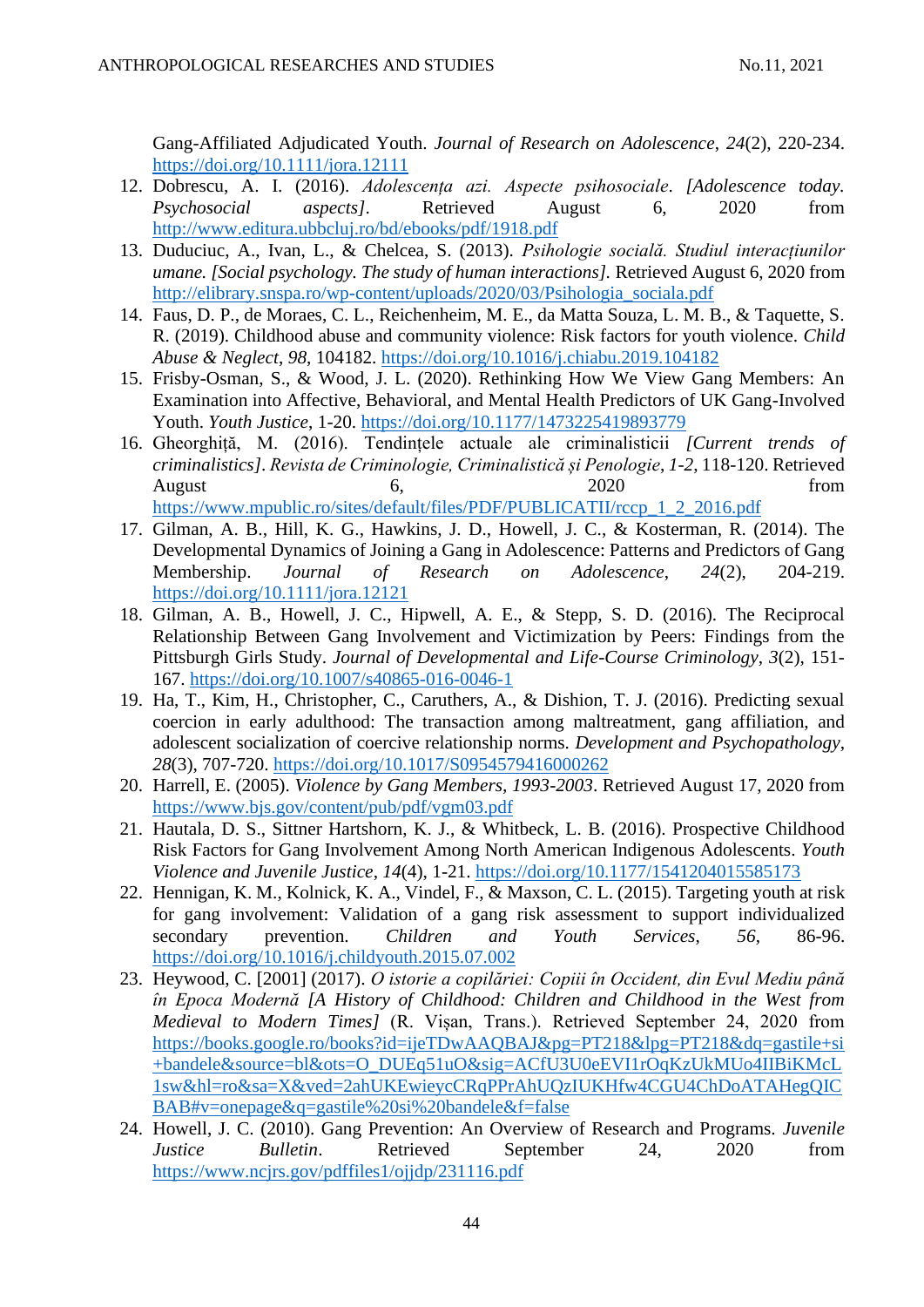- 25. Katz, C. M., & Fox, A. M. (2010). Risk and protective factors associated with gang-involved youth in Trinidad and Tobago. *Revista Panamericana De Salud Publica*, *27*(3), 287-202. <https://doi.org/10.1590/S1020-49892010000300006>
- 26. Kent, D. R., Donaldson, S. I., Wyrick, P. A., & Smith, P. J. (2000). Evaluating criminal justice programs designed to reduce crime by targeting repeat gang offenders. *Evaluation and Program Plannig*, *23*(1), 115-124. [https://doi.org/10.1016/S0149-7189\(99\)00039-7](https://doi.org/10.1016/S0149-7189(99)00039-7)
- 27. Klein, M. W., Weerman, F. M., & Thornberry, T. P. (2006). Street Gang Violence in Europe. *European Journal of Criminology*, *3*(4), 413-437. DOI: [10.1177/1477370806067911](https://www.researchgate.net/deref/http%3A%2F%2Fdx.doi.org%2F10.1177%2F1477370806067911)
- 28. Kubik, J., Docherty, M., & Boxer, P. (2019). The impact of childhood maltreatment on adolescent gang involvement. *Child Abuse & Neglect*, *96*, 104096. <https://doi.org/10.1016/j.chiabu.2019.104096>
- 29. Lachman, P., Roman, C. G., & Cahill, M. (2012). Assessing Youth Motivations for Joining a Peer Group as Risk Factors for Delinquent and Gang Behavior. *Youth Violence and Juvenile Justice*, *11*(3), 212-229. [https://doi.org/10.1177/1541204012461510](https://doi.org/10.1177%2F1541204012461510)
- 30. Lefterache, L. V. (2011). *Justiția penală în cazul minorilor [Criminal justice in the case of minors]*. Retrieved December 11, 2020 from [https://www.ujmag.ro/drept/drept-penal/justitia](https://www.ujmag.ro/drept/drept-penal/justitia-penala-in-cazul-minorilor/cuprins/)[penala-in-cazul-minorilor/cuprins/](https://www.ujmag.ro/drept/drept-penal/justitia-penala-in-cazul-minorilor/cuprins/)
- 31. Lenzi, M., Sharkey, J., Vieno, A., Mayworm, A., Dougherty, D., & Nylund-Gibson, K. (2014). Adolescent gang involvement: The role of individual, family, peer, and school factors in a multilevel perspective. *Aggressive Behavior*, *41*, 386-397. <https://doi.org/10.1002/ab.21562>
- 32. Lenzi, M., Sharkey, J. D., Wroblewski, A., Furlong, M. J., & Santinello, M. (2018). Protecting youth from gang membership: Individual and school-level emotional competence. *Journal of Community Psychology*, 1-16.<https://doi.org/10.1002/jcop.22138>
- 33. Li, Y., bt Roslan, S., binti Ahman, N. A., binti Omar, Z., & Zhang, L. (2019). Effectiveness of group interpersonal psychotherapy for decreasing aggression and increasing social support among Chinese university students: A randomized controlled study. *Journal of Affective Disorders*, *251*, 274-279.<https://doi.org/10.1016/j.jad.2018.12.051>
- 34. Maisonneuve, J. (1996). Relațiile interpersonale și sociometria [Interpersonal relationships and sociometry]. In A. Neculau (Coord.), *Psihologie socială. Aspecte contemporane [Social psychology. Contemporary aspects]* (pp. 164-178). Retrieved September 24, 2020 from [http://www.cjrae-ilfov.ro/images/stories/Documente/publicatii/psihologie\\_sociala.pdf](http://www.cjrae-ilfov.ro/images/stories/Documente/publicatii/psihologie_sociala.pdf)
- 35. McDaniel, D. D. (2012). Risk and protective factors associated with gang affiliation among high-risk youth: a public health approach. *Injury Prevention*, *18*(4), 253-258. <https://doi.org/10.1136/injuryprev-2011-040083>
- 36. McGuigan, W. M., Luchette, J. A., & Atterholt, R. (2018). Physical neglect in childhood as a predictor of violent behavior in adolescent males. *Child Abuse & Neglect*, *79*, 395-400. <https://doi.org/10.1016/j.chiabu.2018.03.008>
- 37. Mendez, L., Mozley, M. M., & Kerig, P. K. (2020). Associations Among Trauma Exposure, Callous-Unemotionality, Race or Ethnicity, and Gang Involvement in Justice-Involved Youth. *Criminal Justice and Behavior*, *47*(4), 457-469. [https://doi.org/10.1177/0093854819897940](https://doi.org/10.1177%2F0093854819897940)
- 38. Mfidi, F. H., Thupayagale-Tshweneagae, G., & Akpor, O. A. (2018). The TEAM model for mental health promotion among school-going adolescents. *Journal of Child & Adolescent Mental Health*, *30*(2), 99-110.<https://doi.org/10.2989/17280583.2018.1485570>
- 39. Mora, V. (2020). Police Response to Juvenile Gangs and Gang Violence. *Oxford Research Encyclopedia of Criminology*. <https://doi.org/10.1093/acrefore/9780190264079.013.79>
- 40. Papalia, D. E., Olds, S. W., & Feldman, R. D. [1978] (2010). *Dezvoltarea umană [Human Development]* (11th Ed.) (A. Mîndrilă-Sonetto, Trans.). București: Editura Trei.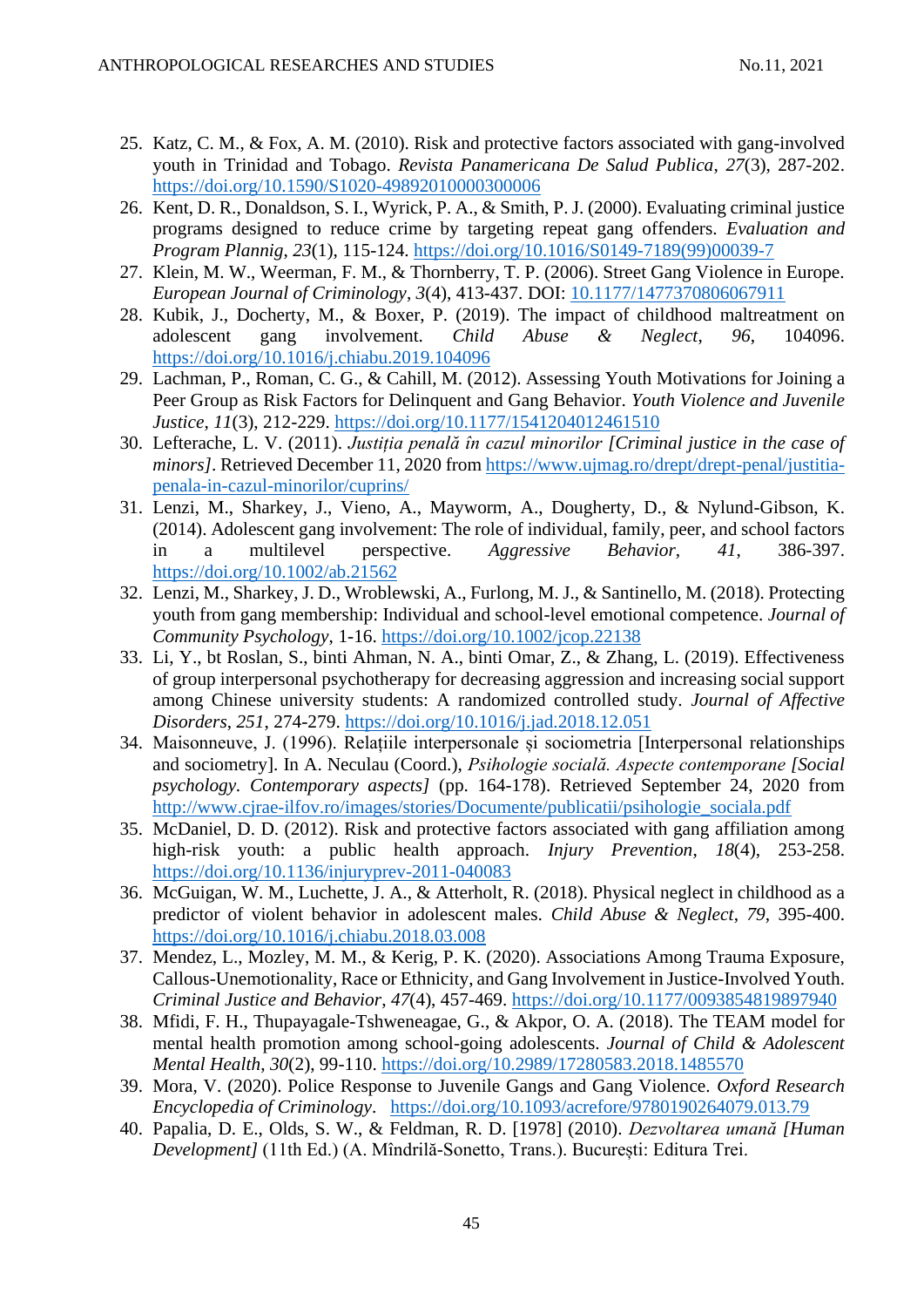- 41. Petering, R. (2016). Sexual Risk, Substance Use, Mintal Health, and Trauma Experiences of Gang-Involved Homeless Youth. *Journal of Adolescence*, *48*, 73-81. <https://doi.org/10.1016/j.adolescence.2016.01.009>
- 42. Petering, R., Rhoades, H., Winetrobe, H., Dent, D., & Rice, E. (2017). Violence, Trauma, Mental Health, and Substance Use among Homeless Youth Juggalos. *Child Psychiatry & Human Development*, *48*(4), 642-650.<https://doi.org/10.1007/s10578-016-0689-5>
- 43. Petruț, C. (Ed.). (2014). *Noul Cod penal; Noul Cod de procedură penală [The new Criminal Code; The new Code of Criminal Procedure]* (Ed. a 2-a). București: Rosetti International.
- 44. Reed, S. C., Bell, J. F., & Edwards, T. C. (2014). Weapon Carrying, Physical Fighting and Gang Membership Among Youth in Washington State Military Families. *Maternal Child Health Journal*, *18*(8), 1863-1872.<https://doi.org/10.1007/s10995-014-1430-2>
- 45. Rodríguez, J. A., Santiago, N. P., Birkbeck, C. H., Crespo, F., & Morillo, S. (2016). Internationalizing the Study of Gang Membership: Validation Issues from Latin America. *British Journal of Criminology*, *57*(5), 1165-1184.<https://doi.org/10.1093/bjc/azw058>
- 46. Săucan, D. Ș., Liiceanu, A., & Micle, M. I. (2009). *Încălcarea legii ca stil de viață. Vulnerabilitatea adolescenților la criminalitate [Breaking the law as a lifestyle. Vulnerability of adolescents to crime]*. București: Editura Academiei Române.
- 47. Seals Jr., R. A., & Stern, L. V. (2013). Cognitive ability and the division of labor in urban ghettos: Evidence from gang activity in U.S. data. *The Journal of Socio-Economics*, *44*, 140- 149.<https://doi.org/10.1016/j.socec.2012.11.003>
- 48. Shelley, W. W., & Peterson, D. (2018). Sticks and Stones May Break My Bones, But Bullying Will Get Me Bangin: Bullying Involvement and Adolescent Gang Joining. *Youth Violence and Juvenile Justice*, 1-28.<https://doi.org/10.1177/1541204018809841>
- 49. Smith, T., & Egan, D. (2014). *EU Gangs Programme. Summative Research Report of Transnational Partner Research Responses.* Retrieved August 16, 2020 from [https://epale.ec.europa.eu/sites/default/files/eu\\_gang\\_summative\\_report.pdf](https://epale.ec.europa.eu/sites/default/files/eu_gang_summative_report.pdf)
- 50. Smith, S., Gomez Auyong, Z. E., & Ferguson, C. (2018). Social Learning, Social Disorganization, and Psychological Risk Factors for Criminal Gangs in a British Youth Context. *Deviant Behavior*, *40*(6), 722-731.<https://doi.org/10.1080/01639625.2018.1438059>
- 51. van Dommelen-Gonzalez, E., Deardorff, J., Herd, D., & Minnis, A. M. (2015). Hommies with Aspirations and Positive Peer Network Ties: Associations with Reduced Frequent Substance Use among Gang-Affiliated Latino Youth. *Journal of Urban Health: Bulletin of the New York Academy of Medicine*, *92*(2), 322-337.<https://doi.org/10.1007/s11524-014-9922-3>
- 52. Vasquez, E. A., Osman, S., & Wood, J. L. (2012). Rumination and the Displacement of Aggression in UK Gang-Affiliated Youth. *Aggressive Behavior*, *38*(1), 89-97. <https://doi.org/10.1002/ab.20419>
- 53. Ventura Miller, H., Barnes, J. C., & Hartley, R. D. (2011). Reconsidering Hispanic Gang Membership and Acculturation in a Multivariate Context. *Crime & Delinquency*, *57*(3), 331- 355.<https://doi.org/10.1177/0011128709348460>
- 54. Voisin, D. R., & Neilands, T. B. (2010). Low School Engagement and Sexual Behaviors among African American Youth: Examining the Influences of Gender, Peer, Norms and Gang Involvement. *Children and Youth Services Review*, *32*(1), 51-57. <https://doi.org/10.1016/j.childyouth.2009.06.016>
- 55. Voisin, D. R., King, K. M., Diclemente, R. J., & Carry, M. (2014). Correlates of Gang Involvement and health-related factors among African American females with a detention history. *Children and Youth Services Review*, *44*, 120-126. <https://doi.org/10.1016/j.childyouth.2014.05.001>
- 56. Vuk, M. (2016). Parenting Styles and Gang Membership: Mediating Factors. *Deviant Behavior*, *38*(4), 406-425.<https://doi.org/10.1080/01639625.2016.1197011>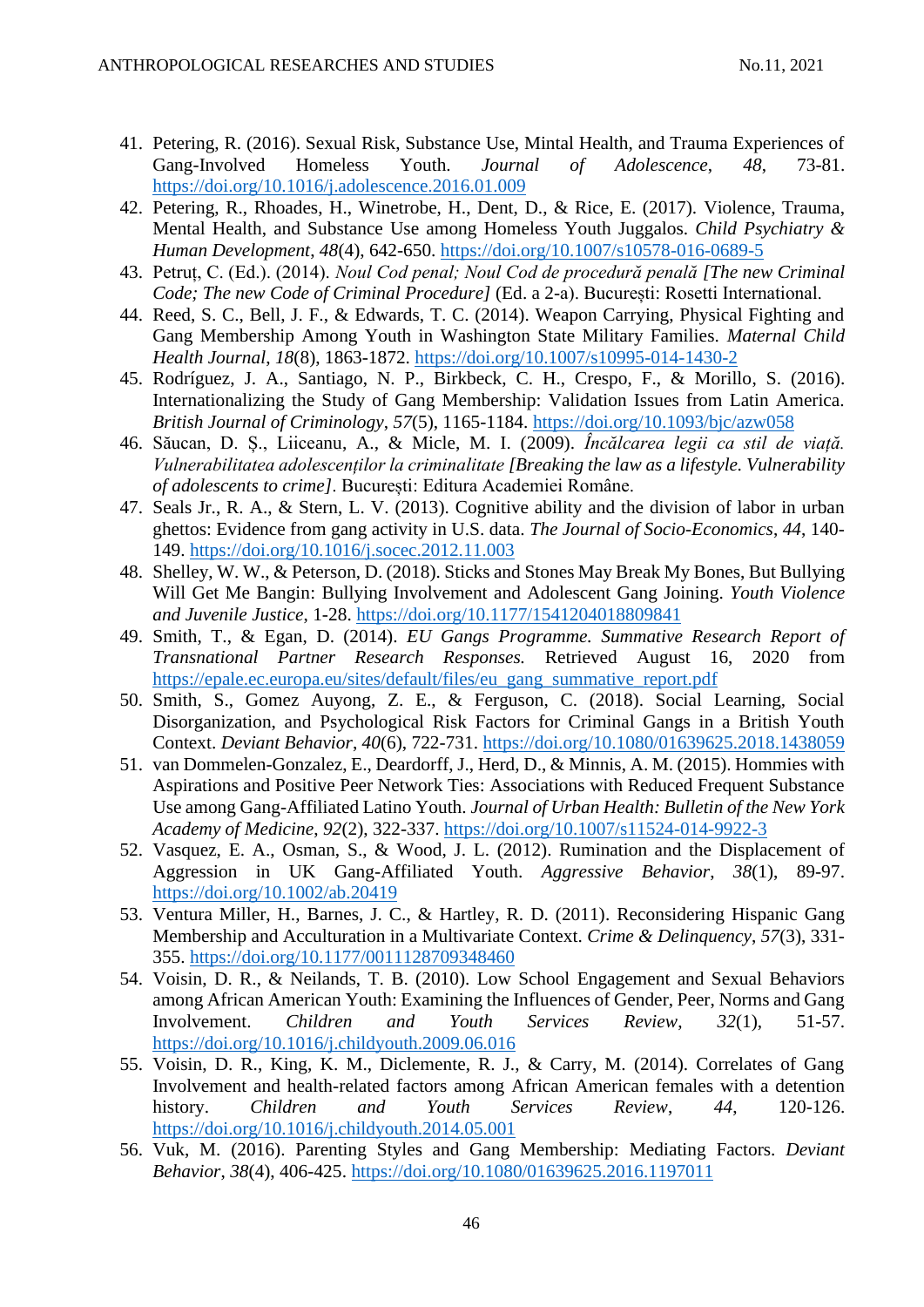- 57. Wechsberg, W. M., Doherty, I. A., Browne, F. A., Kline, T. L., Carry, M. G., Raiford, J. L., & Herbst, J. H. (2015). Gang membership and marijuana use among African American female adolescents in North Carolina. *Substance Abuse and Rehabilitation*, *6*, 141-150. <https://doi.org/10.2147/SAR.S93304>
- 58. Weitzel, E., Hopper, C., & Herridge, D. (2020). Adolescent Gangs: Substance Misuse and Exposure to Adverse Childhood Experiences. *Psychiatry*, 1-13. <https://doi.org/10.1080/00332747.2020.1800291>
- 59. Wilson, J. Q., & Kelling, G. L. (1982). *Broken Windows: The police and neighborhood safety*. Retrieved November 28, 2020 from [http://www.personal.psu.edu/users/e/x/exs44/597b-](http://www.personal.psu.edu/users/e/x/exs44/597b-Comm&Crime/Wilson-Kelling-Broken%20Windows.pdf)[Comm&Crime/Wilson-Kelling-Broken%20Windows.pdf](http://www.personal.psu.edu/users/e/x/exs44/597b-Comm&Crime/Wilson-Kelling-Broken%20Windows.pdf)
- 60. Wood, J. L., Alleyne, E., Mozona, K., & James, M. (2014). Predicting Involvement in Prison Gang Activity: Street Gang Membership, Social and Psychological Factors. *Law and Human Behavior*, *38*(3), 203-211.<https://doi.org/10.1037/lhb0000053>
- 61. Zimbardo, P. (2009). *Efectul Lucifer [The Lucifer Effect]* (R. Melnicu & D. Verescu, Trans.). Retrieved Octomber 15, 2020 from [https://www.academia.edu/35170312/Efectul\\_Lucifer\\_Philip\\_Zimbardo](https://www.academia.edu/35170312/Efectul_Lucifer_Philip_Zimbardo)
- 62. \*\*\*Agenţia Naţională Antidrog [National Anty-drug Agency]. (2006). *Raport național privind situația drogurilor. România – noi evoluții, tendințe și informații detaliate cu privire la temele de interes european [National drug situation report. Romania - new developments, trends and detailed information regarding topics of European interest].* Retrieved November 21, 2020 from <http://ana.gov.ro/wp-content/uploads/2018/11/raport-NATIONAL-2006.pdf>
- 63. \*\*\*Cambridge Dictionary. (n.d.). *Meaning of clique in English.* Retrieved August 16, 2020 from<https://dictionary.cambridge.org/dictionary/english/clique>
- 64. \*\*\*Colectivul pentru Vechiul Drept Romînesc al Academiei R.P.R. [Collective for the Old Romanian Law of the Academy R.P.R.] (1961). *Carte Romînească de Învățătură – ediție critică [Romanian Book of Teaching – Critical Edition].* Retrieved December 10, 2020 from [https://tiparituriromanesti.files.wordpress.com/2011/10/carte-romaneasca-de-invatatura-](https://tiparituriromanesti.files.wordpress.com/2011/10/carte-romaneasca-de-invatatura-1646.pdf)[1646.pdf](https://tiparituriromanesti.files.wordpress.com/2011/10/carte-romaneasca-de-invatatura-1646.pdf)
- 65. \*\*\*Colectivul de Drept Vechi Romînesc [Collective of Old Romanian Law]. (1962). *Îndreptarea Legii [Law Guide].* Retrieved December 10, 2020 from <https://archive.org/details/IndreptareaLegii.PravilaCeaMare1652/page/n1/mode/2up>
- 66. \*\*\*Commissione parlamentare per l'infanzia e l'adolescenza **[**Parliamentary Commission for Children and Adolescents]. (2020). *Documento conclusivo approvato dalla commissione sull'indagine conoscitiva sulle forme di violenza fra i minori e ai danni di bambini e adolescenti [Conclusive document approved by the knowledge investigation commission on the forms of violence between children and damages of children and adolescents]* (Report no. 4)*.* Retrieved November 22, 2020 from [http://www.parlamento.it/japp/bgt/showdoc/frame.jsp?tipodoc=SommComm&leg=18&id=1](http://www.parlamento.it/japp/bgt/showdoc/frame.jsp?tipodoc=SommComm&leg=18&id=1180446&part=doc_dc&fbclid=IwAR3VrXJh0Z3dTdORiq9H_xvpOoTdL4pIdEETPw6QO3vakvE1FGKPxCn90GQ) [180446&part=doc\\_dc&fbclid=IwAR3VrXJh0Z3dTdORiq9H\\_xvpOoTdL4pIdEETPw6QO3](http://www.parlamento.it/japp/bgt/showdoc/frame.jsp?tipodoc=SommComm&leg=18&id=1180446&part=doc_dc&fbclid=IwAR3VrXJh0Z3dTdORiq9H_xvpOoTdL4pIdEETPw6QO3vakvE1FGKPxCn90GQ) [vakvE1FGKPxCn90GQ](http://www.parlamento.it/japp/bgt/showdoc/frame.jsp?tipodoc=SommComm&leg=18&id=1180446&part=doc_dc&fbclid=IwAR3VrXJh0Z3dTdORiq9H_xvpOoTdL4pIdEETPw6QO3vakvE1FGKPxCn90GQ)
- 67. \*\*\*Corporation for Digital Scholarship. (n.d.). *Your personal research assistant.* Retrieved September 14, 2020 from<https://www.zotero.org/>
- 68. \*\*\*HM Government. (2011). *Ending Gang and Youth Violence: A Cross-Government Report*. Retrieved September 14, 2020 from [https://assets.publishing.service.gov.uk/government/uploads/system/uploads/attachment\\_dat](https://assets.publishing.service.gov.uk/government/uploads/system/uploads/attachment_data/file/97861/gang-violence-summary.pdf) [a/file/97861/gang-violence-summary.pdf](https://assets.publishing.service.gov.uk/government/uploads/system/uploads/attachment_data/file/97861/gang-violence-summary.pdf)
- 69. \*\*\*Human Rights Watch. (2019). *El Salvador. Events of 2018.* Retrieved September 14, 2020 from<https://www.hrw.org/world-report/2019/country-chapters/el-salvador>